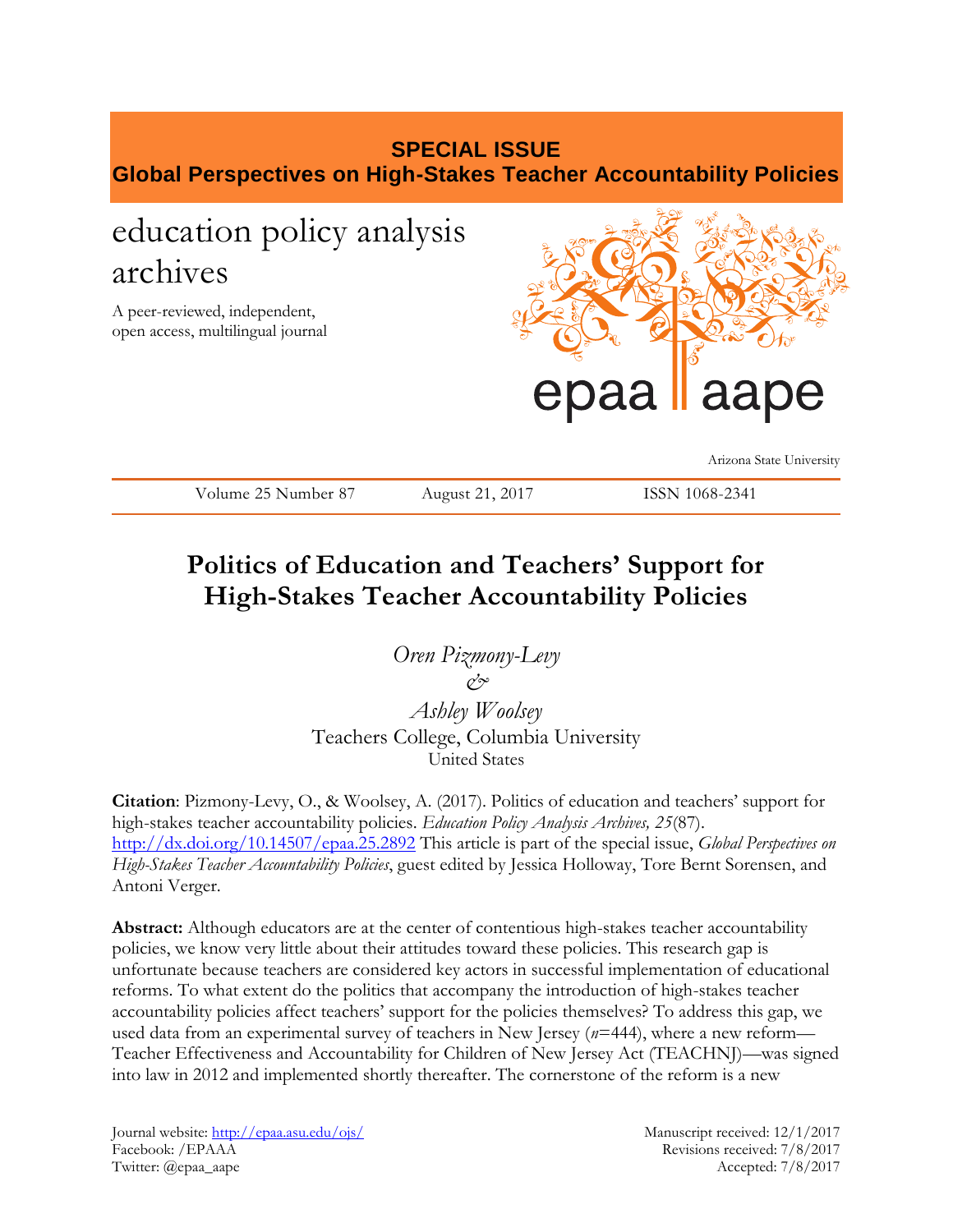evaluation system that ties student performance on standardized tests to teachers' evaluations. We found that the majority of teachers in our study oppose the new evaluation system. Teachers' attitudes were shaped by the politics of the key actors advocating for the policy, perceptions of implementation efforts, and beliefs in the potential outcome of the policy. Open-ended responses indicated that teachers question the validity of the evaluation system and are concerned about the negative intended and unintended consequences of the system. We conclude this paper by discussing the implications of these findings for policy studies and policymaking. **Keywords**: Accountability; education reform; politics of education; teachers; teacher evaluation system; teachers' attitudes; experimental design; New Jersey

**Política de educación y profesores en apoyo a las políticas de rendición de cuentas Resumen:** Aunque los educadores están en el centro de las polémicas políticas de responsabilidad de los maestros, sabemos muy poco acerca de sus actitudes hacia estas políticas. Esta brecha de investigación es desafortunada porque los maestros son considerados actores clave en la implementación exitosa de las reformas educativas. ¿Hasta qué punto la política que acompaña a la introducción de políticas de responsabilidad de maestros de alto riesgo afecta el apoyo de los profesores a las políticas mismas? Para abordar esta laguna, utilizamos datos de una encuesta experimental de maestros en New Jersey (*n* = 444), donde una nueva reforma -La Ley de Eficacia y Rendición de Cuentas de los Maestros de Niños de New Jersey (TEACHNJ) poco después. La piedra angular de la reforma es un nuevo sistema de evaluación que vincula el desempeño de los estudiantes en las pruebas estandarizadas con las evaluaciones de los maestros. Encontramos que la mayoría de los maestros en nuestro estudio se oponen al nuevo sistema de evaluación. Las actitudes de los maestros fueron moldeadas por la política de los actores claves que abogaban por la política, las percepciones de los esfuerzos de implementación y las creencias en el resultado potencial de la política. Las respuestas abiertas indican que los docentes cuestionan la validez del sistema de evaluación y están preocupados por las consecuencias negativas y no intencionales del sistema. Concluimos este trabajo discutiendo las implicaciones de estos hallazgos para los estudios de políticas y la formulación de políticas.

Palabras clave: Rendición de cuentas; reforma educativa; política educativa; maestros; sistema de evaluación docente; actitudes de los maestros; diseño experimental; New Jersey

**Política educativa e professores em apoio às políticas de prestação de contas**

**Resumo**: Embora os educadores estejam no centro das controvertidas políticas de responsabilidade dos professores, sabemos muito pouco sobre suas atitudes em relação a essas políticas. Esta lacuna de pesquisa é lamentável porque os professores são considerados protagonistas da implementação bem-sucedida de reformas educacionais. Em que medida a política que acompanha a introdução de políticas de responsabilidade de professores de alto risco afeta o apoio dos professores às próprias políticas? Para abordar esta lacuna, utilizamos dados de uma Pesquisa de Professores Experimentais em New Jersey (*n* = 444), onde uma nova reforma - Lei de Responsabilidade e Responsabilidade dos Professores de Nova Jersey (TEACHNJ) pouco depois. A pedra angular da reforma é um novo sistema de avaliação que relaciona o desempenho do aluno em testes padronizados com avaliações de professores. Achamos que a maioria dos professores em nosso estudo se opõe ao novo sistema de avaliação. As atitudes dos professores foram moldadas pela política dos principais atores que defendiam políticas, percepções de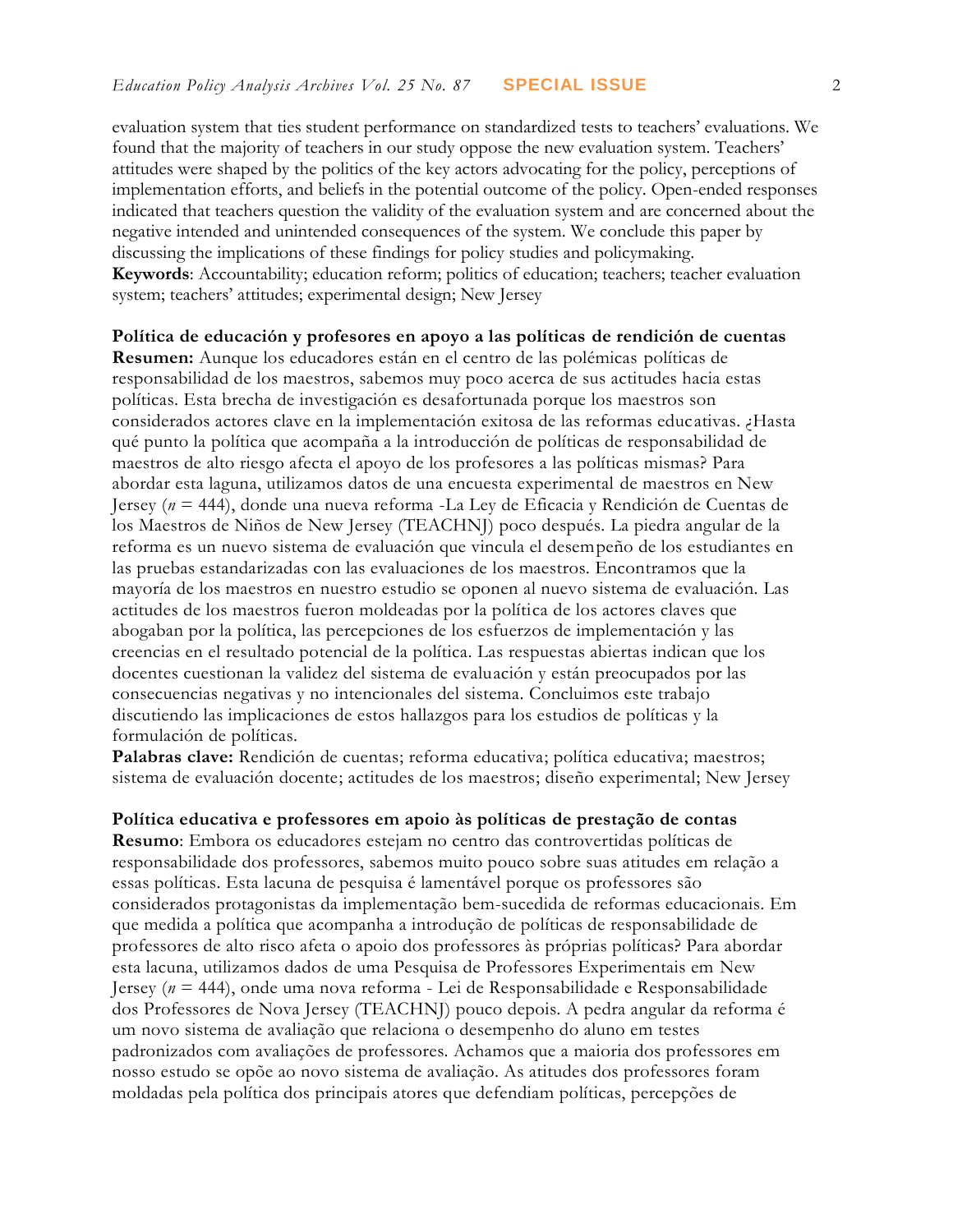esforços de implementação e crenças sobre o resultado potencial da política. As respostas abertas indicam que os professores questionam a validade do sistema de avaliação e estão preocupados com as conseqüências negativas e não intencionais do sistema. Concluímos este artigo discutindo as implicações desses achados para estudos de política e elaboração de políticas.

Palavras-chave: Prestação de contas; reforma educacional; política educacional; professores; sistema de avaliação de professores; atitudes docentes; design experimental; New Jersey

#### **Introduction**

High-stakes teacher accountability policies are the new frontier in the application of privatesector discourses and practices to the field of education. Often called New Public Management [NPM], these approaches rely on privatization, choice, and accountability to address educational problems (Gewirtz & Ball, 2000). Major components of high-stakes teacher accountability policies include (a) teacher evaluation that is based on how much academic growth students experience over the course of the school year, and (b) teacher evaluation that has implications for professional development, compensation and benefits, and tenure (see reports by Educational Testing Service [Braun, 2005] and RAND Corporation [Steele, Hamilton & Stecher, 2010], and see review by Baker, Oluwole & Green, 2013).

To some degree, these high-stakes teacher accountability policies draw on opportunities created by international large-scale assessments (ILSA) as well as national assessments (Elmore, Abelmann, & Fuhrman, 1996; Holloway-Libell & Collins, 2014). In many countries, poor performance on ILSA was blamed on teachers and teacher preparation programs (Figazzolo, 2009; Pizmony-Levy, under review). In turn, this interpretation generated a discursive opportunity structure (Koopmans, 1999) that is open for high-stakes teacher accountability policies as a panacea.<sup>1</sup> Furthermore, the creation of an accountability infrastructure with an abundance of student-level data created the illusion that high-stakes teacher accountability policies are not only needed, but also possible (e.g., through recycling and reapportioning data collected for another purpose).

High-stakes teacher accountability policies are contentious. On the one hand, policymakers and practice communities (e.g., testing agencies) advocate enthusiastically for the implementation of teacher evaluation systems that can bring about improvements in instructional practices (e.g., Tucker & Stronge, 2005; Weisberg et al., 2009). On the other hand, scholars still debate whether these evaluation systems are scientifically and technically sound (AERA *Statement on Use of Value-Added Models (VAM) for the Evaluation of Educators and Educator Preparation Programs*, 2015). This is not only a debate among the "elite," but the broader American public is also split about the question of basing part of teachers' evaluations and salaries on how much their students learn. The 2016 Education Next survey shows that slightly more than half of Americans (52%) favored this approach, with more support among Republicans (57%) than Democrats (50%) (Peterson, Henderson, West & Barrows, 2016). Further, Phi Delta Kappa (PDK) surveys show a significant decrease in public support for state polices requiring that teacher evaluations include how well a teacher's students perform on standardized tests. The 2015 PDK survey shows slightly more than two-fifths of Americans (43%) favored this approach (Richardson & Bushaw, 2015).

<sup>1</sup> Koopmans (1999) introduces the term "discursive opportunity structure" to identify ideas in the larger political culture that are believed to "make sense" or to be "realistic" and "legitimate."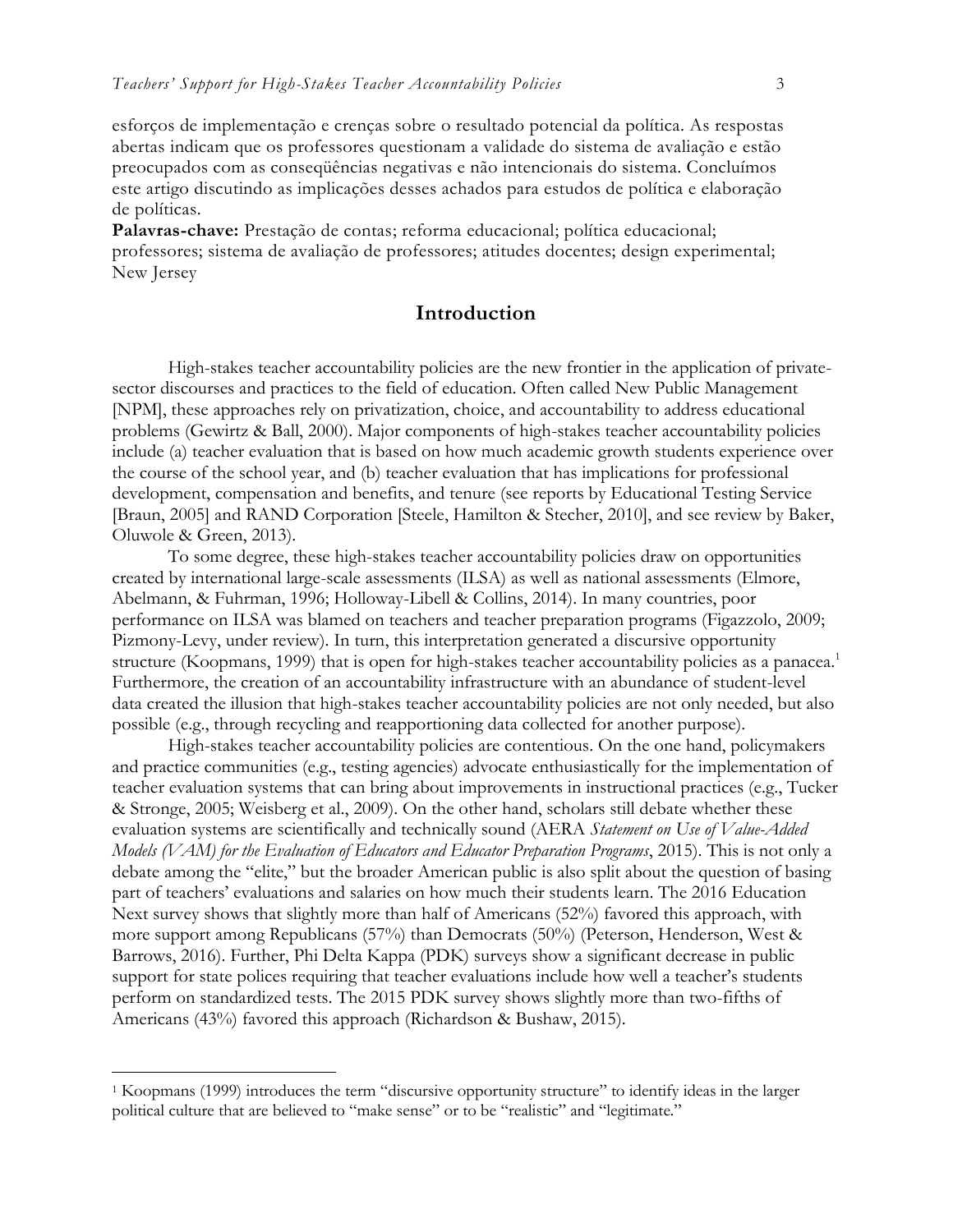The opt-out movement in the US, in which parents refuse to have their school-aged children take federally mandated educational assessments, provides additional evidence to the contentious nature of high-stakes teacher accountability policies (Mitra, Mann & Hlavacik, 2016). A recent survey of activists in the opt-out movement estimated that teachers represent about half of the movement's social base (Pizmony-Levy & Green Saraisky, 2016). When asked to rank the main reason for their participation in the movement, more than one-third of activists (36.9%) indicated that they "oppose using students' performance on standardized tests to evaluate teachers." Moreover, teachers were more likely than others to mention this reason as a motivation for activism (44% versus 27%).

Although educators are at the center of high-stakes teacher accountability policies, we know very little about how they actually feel about these policies (Ballou & Podgursky, 1993; Goldhaber, DeArmond, & DeBurgomaster, 2010). The 2016 Education Next survey, for example, shows that less than one-fifth of teachers (19%) favored policies related to high-stakes teacher accountability. Furthermore, there is little empirical analysis about the factors that shape teachers' support of these policies. Do teachers oppose these policies because they disagree with their principles? Or do teachers oppose these policies because of their experience with the implementation efforts? In fact, we have very little systematic knowledge about what shapes teachers' views toward any kind of school reform (for an exception, see Addi-Raccah, 2012).

Understanding educators' views of high-stakes teacher accountability policies is important for at least two reasons. First, teachers are the centerpiece of educational change. Working on the front lines of the education system, teachers translate abstract ideas (articulated in policy documents) into reality (Lipsky, 2010; Spillane, 2004). Second, because teachers are central to the implementation and mediation of top-down policies, the extent to which they support a reform may affect its outcome (Fullan, 2001).

In this article, we describe a study of teachers' engagement with high-stakes teacher accountability policies. We conducted a survey of teachers in the state of New Jersey (*n*=444), where a new teacher evaluation policy was launched in 2012. The survey asked teachers about their (1) endorsement of underlying principles of the policy, (2) self-reported knowledge of key concepts in the policy, (3) perception of the potential impact of the policy, (4) evaluation of the implementation efforts, and (5) support for the policy. The survey also included an embedded survey experiment to assess the impact of the political environment on teachers' support for the new teacher evaluation policy. Half of the respondents read a description of the policy that mentioned New Jersey Governor Chris Christie (who was the key political actor behind the policy) and the other half read a description of the policy that mentioned the New Jersey Legislature. An open-ended question asked teachers to reflect on the issues raised in the survey. We use these data to address three related questions:

**Research questions 1**: What are teachers' views toward the new teacher evaluation policy?

**Research question 2**: Does framing the new teacher evaluation policy in the context of education politics affect teachers' support for the policy?

**Research question 3**: What factors explain teachers' support (or lack thereof) for the new teacher evaluation policy?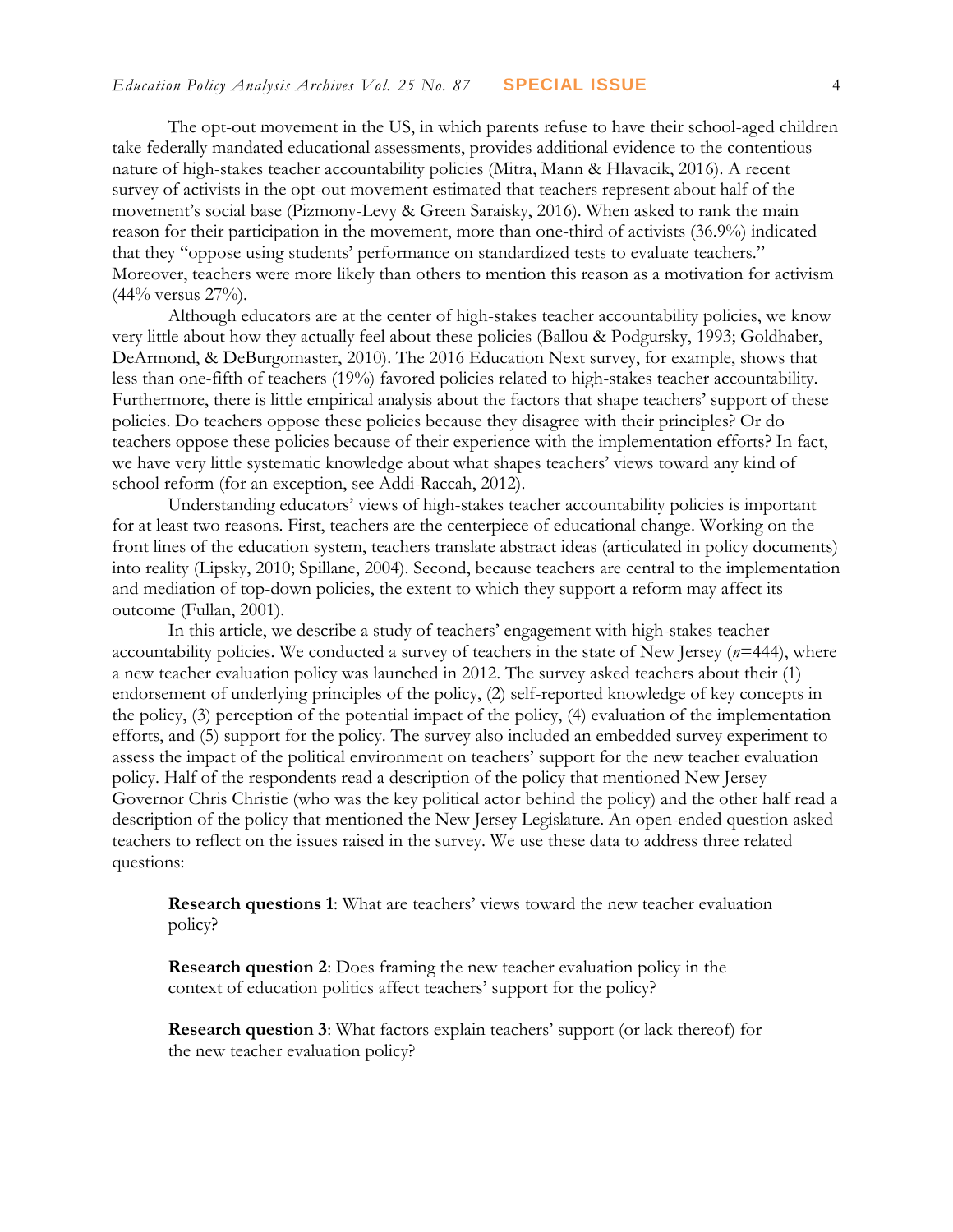#### **Conceptual Framework**

Scholars have agreed that teachers' engagement is key for successful policy implementation (Fullan, 2001; Lipsky, 2010; Spillane, 2004). It is reasonable to assume that teachers' engagement would be even more important in the context of high-stake teacher accountability policies. After all, these policies pose sanctions and rewards on teachers based on student performance on standardized tests. To date, however, scholars have mostly overlooked teachers' views toward these policies (for exceptions see Bogart, 2013; Bridich, 2015; Collins, 2014; for research on teachers' support of merit pay, see Ballou & Podgursky, 1993; Goldhaber, DeArmond & DeBurgomaster, 2010).

Our study is informed by two lines of research. The first is concerned with teachers' engagement with policy and policy implementation. Scholars have pointed to four factors that enhance teachers' engagement with top-down educational change: policy "buy-in" and consensus over the principles of policy (Datnow, 2000; Datnow & Castellano, 2000; Fullan, 1991, 1993; Kim & Youngs, 2016; Sarason, 1990, 1996), good experience with implementation efforts (method, type, and pace; Desimone, 2002), knowledge and understanding of the policy (Spillane, Reiser, & Reimer, 2002), and beliefs in the efficacy of the policy (Desimone, 2002; Datnow & Castellano, 2000). Most of the research that has been done is based on qualitative methods, which limits the possibility to test these four factors simultaneously. In this study, we use a quantitative research design to address this gap.

The second line of research focuses on teachers' views toward NPM inspired policies and reforms. Recent research on teachers' engagement with new evaluation and accountability policies shows a complex pattern. Bogart (2013), for example, found that although teachers in Tennessee doubt the impact of new evaluation systems on schools and classrooms, they also reported an increase in planning time and in preparation of lessons that focus on higher-order thinking skills. Bridich (2015) found that the majority of teachers and administrators in one school district in Colorado believed that the new teacher evaluation system can improve teaching and learning. But, only one-in-seven respondents actually supported the legislation behind the education reform. Collins (2014) found that teachers in the Southern region of the United States not only see little value in new assessments, but they also report on negative unintended consequences of these assessments.

A review of the factors related to teachers' attitudes toward NPM suggest that only a few personal and organizational characteristics have been studied (Belfield & Wooten, 2003). Hess, Maranto, & Milliman (2000), for example, found that more experienced teachers, those who identified as Democrats, those who majored in education, or those who had never worked in a competitive educational environment were more likely to oppose public school choice. Further, drawing from a micro-political approach, Addi-Raccah (2012) found that Israeli teachers holding internal leadership positions or those who reported feeling empowered by their principals were more supportive of privatization.

A common theme in both lines of research is the role of politics and power in shaping teachers' engagement with policies. Given the heated debate surrounding high-stake teacher accountability policies, we hypothesize that the political environment in which these policies are discussed and introduced will affect teachers' support. Indeed, Mortimore and Mortimore's (1998) analysis of the British education system concluded that the public discourse characterized with "antiteacher" sentiments and scandalization of student performance on standardized tests had negative consequences on policies intended to improve teaching and learning.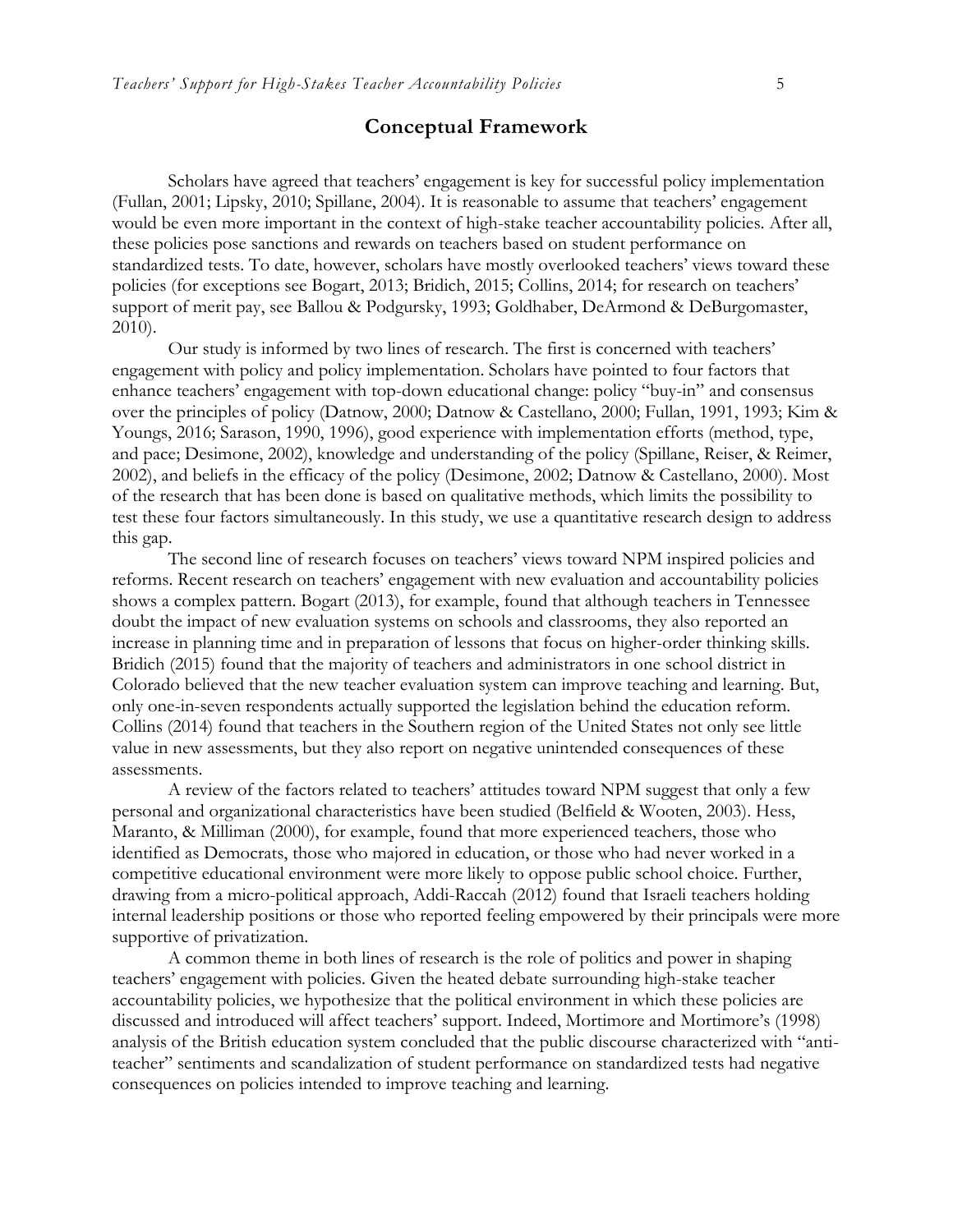In the context of our case, Governor Christie, known for his harsh, real "New Jersey talk," has repeatedly and publicly disparaged any organized teachers efforts to critique the policy. Therefore, in order to further Mortimore and Mortimore's (1998) analysis we examine the potential impact of the political environment on the perception of the TEACHNJ policy. To do this we draw from the literature discussing frames (Benford & Snow, 2000) and framing effects (for summaries, see Levy 2002; Levy 2003). Frames serve as thought organizers and can alter an individual's response in a survey even though the items that are framed differently may be logically equivalent. Equivalency framing usually involves "casting the same information in either a positive or negative light" (Druckman, 2004, p. 671). For example, a frame that mentions 95% employment as opposed to one that refers to 5% unemployment, although substantively equivalent in content, might elicit divergent opinions as to the state of the labor force and economy (example taken from Druckman, 2004). Equivalency frames involve alternative descriptions of a qualitatively similar phenomenon (Druckman, 2001), such as the frames used when describing a new teacher evaluation system as either "proposed by the Legislature" or "proposed by the Governor Christie."

In this article, we systematically examine teachers' views toward the high-stakes teacher accountability policy (TEACHNJ) and its implementation platform (Achieve NJ). We show a gap between teachers' endorsement of policy principles (i.e., policy alignment) and teachers' view of the specific policy. Drawing on an embedded survey experiment, we demonstrate the important role of the political environment on teachers' support for a new teacher evaluation policy. We also demonstrate the role that teachers' beliefs and attitudes play in the efficacy of the policy and its implementation. Finally, we use open-ended comments to shed light on potential reasons behind the statistical patterns. The next section provides background for the study setting: the state of New Jersey.

## **Study Setting: New Jersey**

With over 8.5 million people, New Jersey is the country's most densely populated state per square mile, with 17.3% of the population being school-age children 5 to 18 years old (U.S. Census Bureau, 2010). As of 2008, the New Jersey educational system was the 11th largest educational system in the United States (National Education Association, 2011). Various reports have suggested that New Jersey offers high-quality public education. The Editorial Projects in Education Research Center (2010), for example, ranked New Jersey seventh overall in the United States based on students' chance for success, overall K-12 achievement, standards, assessments and accountability, and school finances. New Jersey has traditionally outranked its peers with its above average Advanced Placement exam test scores (O'Neill, 2011). New Jersey has consistently outperformed 90% of the states in fourth- and eighth-grade reading and mathematics assessments as determined by the National Assessment of Educational Progress (NAEP; National Center for Educational Statistics, 2011).

This positive view of the New Jersey educational system was challenged in 2009 with the release of a 12th-grade assessment by NAEP. While New Jersey outscored all other participating states (only 11 states volunteered to participate in this assessment) in mathematics, the state matched the national reading scores. In addition, this assessment pointed— again—to a wide achievement gap between whites and minority students. The release of the report sparked a local policy "shock." In an interview with local media, then Acting Education Commissioner Rochelle Hendricks said, "While these results show that our seniors score well when compared to other participating states in math, the bigger picture is clear in that we must do better" (Mascarenhas, 2010).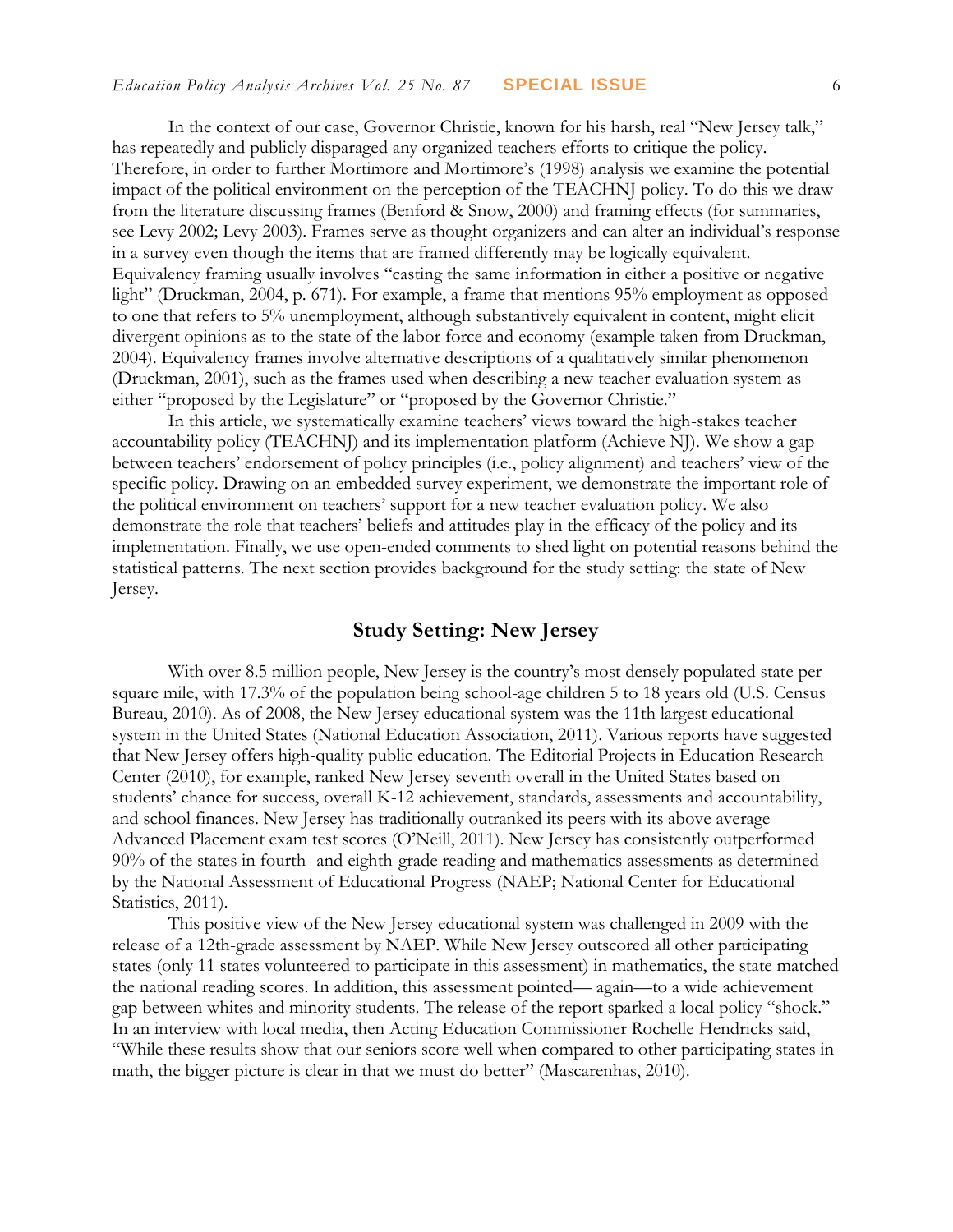Despite New Jersey's comparatively successful educational system, the 2009 gubernatorial candidate Christopher Christie, a Republican, ran on a platform arguing that "Nationally, academic achievement has been flat for many years... New Jersey is suffering from the same stagnation when we should be pushing for greater student achievement and academic excellence" (Rundquist, 2009).<sup>2</sup> With that belief, upon taking office in January 2010, Governor Christie began a series of education reforms, including "merit pay, changes to tenure, completing a statewide data system that tracks student achievement, forming of a teacher evaluation task force, creating the designation of master teacher and allowing alternate route certification for principals" (Fleisher, 2010). On the issue of tenure and merit, Governor Christie was quoted in the same Fleisher (2010) article: "Tenure has become a job guarantee regardless of performance or success. Tenure has become the sclerosis that coats the veins of our school system […] Any type of compensation that allows for anything but merit—gone." This, coupled with contentious interactions with his Democratic opponent who supported the New Jersey National Education Association (NJEA), created a hostile political environment for education reform. Governor Christie has consistently criticized the NJEA, calling the union "a group of political thugs" (Blackburn, 2011) and refusing to meet with the NJEA, arguing that "Frequently, the leadership of the NJEA has been a strong advocate for the status quo, whether the status quo is succeeding or failing" (Springer, 2009). The NJEA has not hesitated in launching media campaigns against the governor. In the same news article, Fleisher quoted NJEA President, Barbara Keshishian, who said, "'He is proposing reforms that are not based on good educational research or practice. What he proposes—an over-reliance on student test scores to make critical decisions from compensation to employment—is fatally flawed'" (Fleisher, 2010).

In his first year in office, Governor Christie reduced public employee pensions and benefits to cut the state deficit. In addition, the governor placed a 2% cap on property taxes, which in turn capped school budgets that are funded through town property taxes. At the same time, 475 million dollars were cut in school aid, and further budgets were redirected to expand school voucher programs and support charter schools, forcing districts to reduce budgets and staff. All these reforms were introduced with little—if any—consultation with the NJEA. These actions and the overall approach were interpreted by NJEA as a personal attack from Christie against educators and public education (NJEA, 2013).

Subsequently, Governor Christie introduced the flagship of his educational reform: Teacher Effectiveness and Accountability for Children of New Jersey Act (TEACHNJ). TEACHNJ's theory of action is that improving educator effectiveness through evaluation and feedback will improve student performance (New Jersey Department of Education, 2010). The cornerstone of the TEACHNJ reform is a new teacher evaluation system, which is currently in its fifth year of implementation in schools throughout the state. Despite the reform's positive language of improving teacher effectiveness and student learning, the NJEA has met it with resistance and animosity (NJEA, 2013). Further, although the Act passed the state legislature unanimously, public discourse highlighted the important role of the governor in advancing this agenda (see for example, Rizzo, 2012). The question remains: To what extent did the politics of introducing and advocating for TEACHNJ affect teachers' support?

TEACHNJ was developed as part of a federal grant called Race To The Top (RTTT). The funding received by state from the RTTT grant was based on the ability of the New Jersey Department of Education (NJDOE) to meet the deadlines established in its proposal, which placed TEACHNJ implementation on a fast track. The newly developed evaluation system consists of four categories of effectiveness (ineffective, partially effective, effective, and highly effective) based on

<sup>2</sup> For a critical review of education politics in New Jersey during Governor Christie's term, see Murphy, Strothers, & Lugg (2017).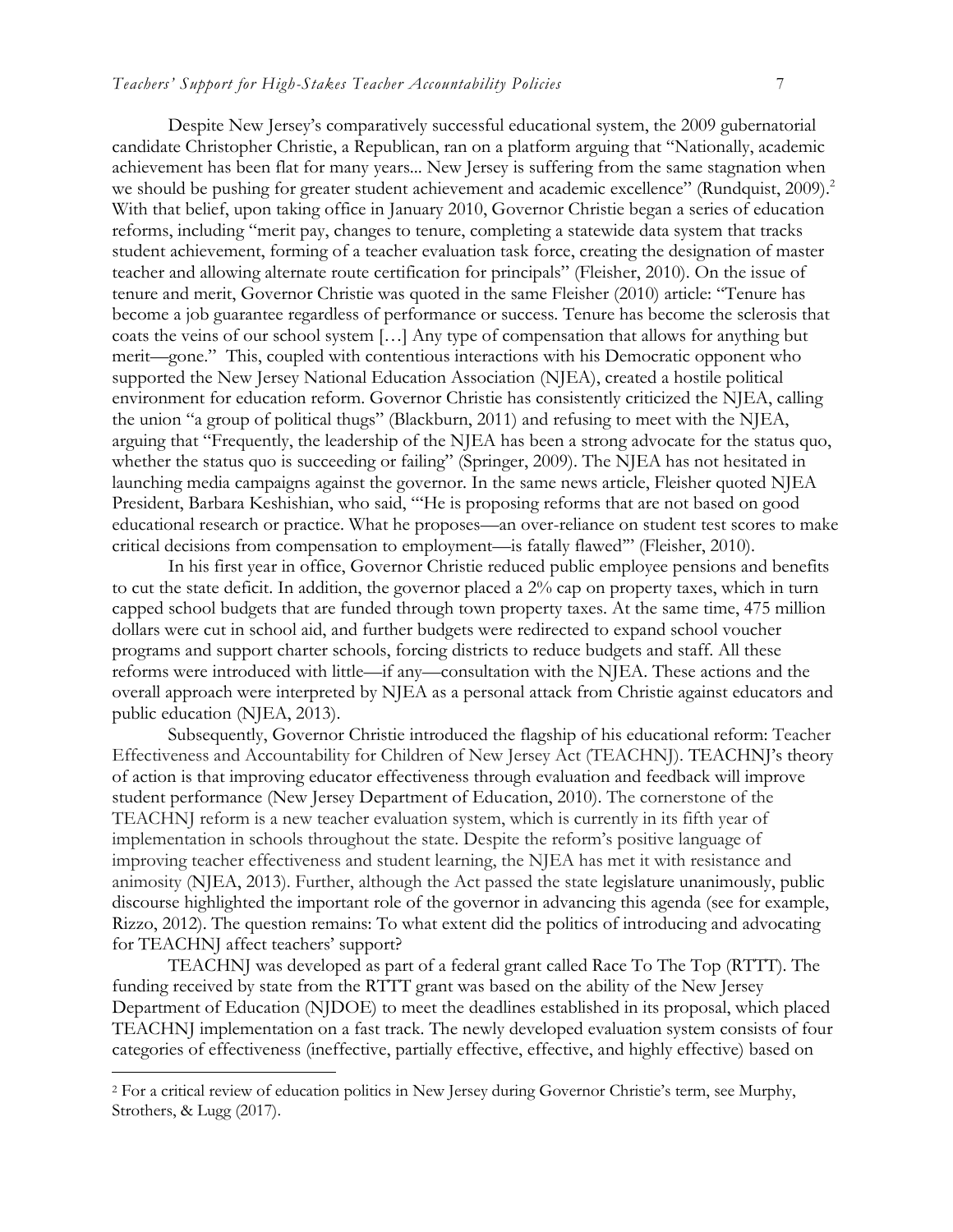multiple measures that are used to determine tenure. This drastically altered the former system of evaluation and tenure in the state, which used a binary measure of effectiveness, based on a single measure of educator practice and only required observations of non-tenured staff. Prior to TEACHNJ, teachers with tenure were not required to be observed by administrators and the removal of ineffective teachers often took years and hundreds of thousands of dollars, which discouraged firings. The new law made the revocation of tenure easier with automatic firing after two consecutive years of ineffective ratings and a streamlined tenure due process. TEACHNJ features numerous changes in evaluation structure, expectation, and support and is part of an educational reform movement in New Jersey focused on increasing student performance through effective educator evaluations that provide recognition, feedback, and support to education professionals (New Jersey Department of Education, 2013).

To implement TEACHNJ, the state developed AchieveNJ—a teacher evaluation and support system. Under AchieveNJ the state DOE has made significant efforts to provide communication and support to teachers through the creation of informational guides, presentations, forms, templates, etc. AchieveNJ was designed according to the following guiding principles:

- 1. Educator effectiveness can and should be measured to ensure our students have the best teachers in the classroom.
- 2. Evaluations should always be based on multiple measures that include both learning outcomes and effective practice.
- 3. Timely feedback and high-quality professional development, tied to evaluations, are essential to help educators improve.
- 4. Evaluation and support systems should be developed with significant input from educators.
- 5. Tenure and other forms of recognition should be based on effectiveness. (NJDOE, 2013)

As we discuss in the data and methods section, we draw on these statements to evaluate teachers' alignment with the underlying principles of the policy.

The new teacher evaluation system, mandated by TEACHNJ, is based on up to three components of assessment used to evaluate teacher performance. First, the median *Student Growth Percentile* (SGP) represents the median score of the growth that the individual students make from one year to the next on a statewide assessment. New Jersey adopted the Partnership for Assessment of Readiness for College and Careers PARCC. The SGP only applies to fourth- to eighth-grade language arts teachers and fourth- to seventh-grade mathematics teachers (hereafter "tested subject teachers").<sup>3</sup> This design might lead to differences in support for TEACHNJ between those subject teachers who were tested and those who are teaching non-tested subjects or non-tested grades. Second, *Student Growth Objectives* (SGO) are academic goals with measurable assessments designed by the teacher, with assistance from the principal and/or the supervisor. All teachers are required to develop SGOs. Third, *Teacher Practice* is based on observations of instruction. The state of New Jersey has approved numerous observation instruments (e.g., the Charlotte Danielson's Framework for Teaching, and the McREL Teacher Evaluation System). Taken together, these three components of the evaluation system are weighted and calculated to reflect a teacher's overall effectiveness on a scale from one to four, ineffective (1), partially ineffective (2), effective (3), and highly effective (4)

<sup>&</sup>lt;sup>3</sup> The SGP model is not a VAM by traditional standards and definitions, mainly because the SGP model does not use as many sophisticated control variables.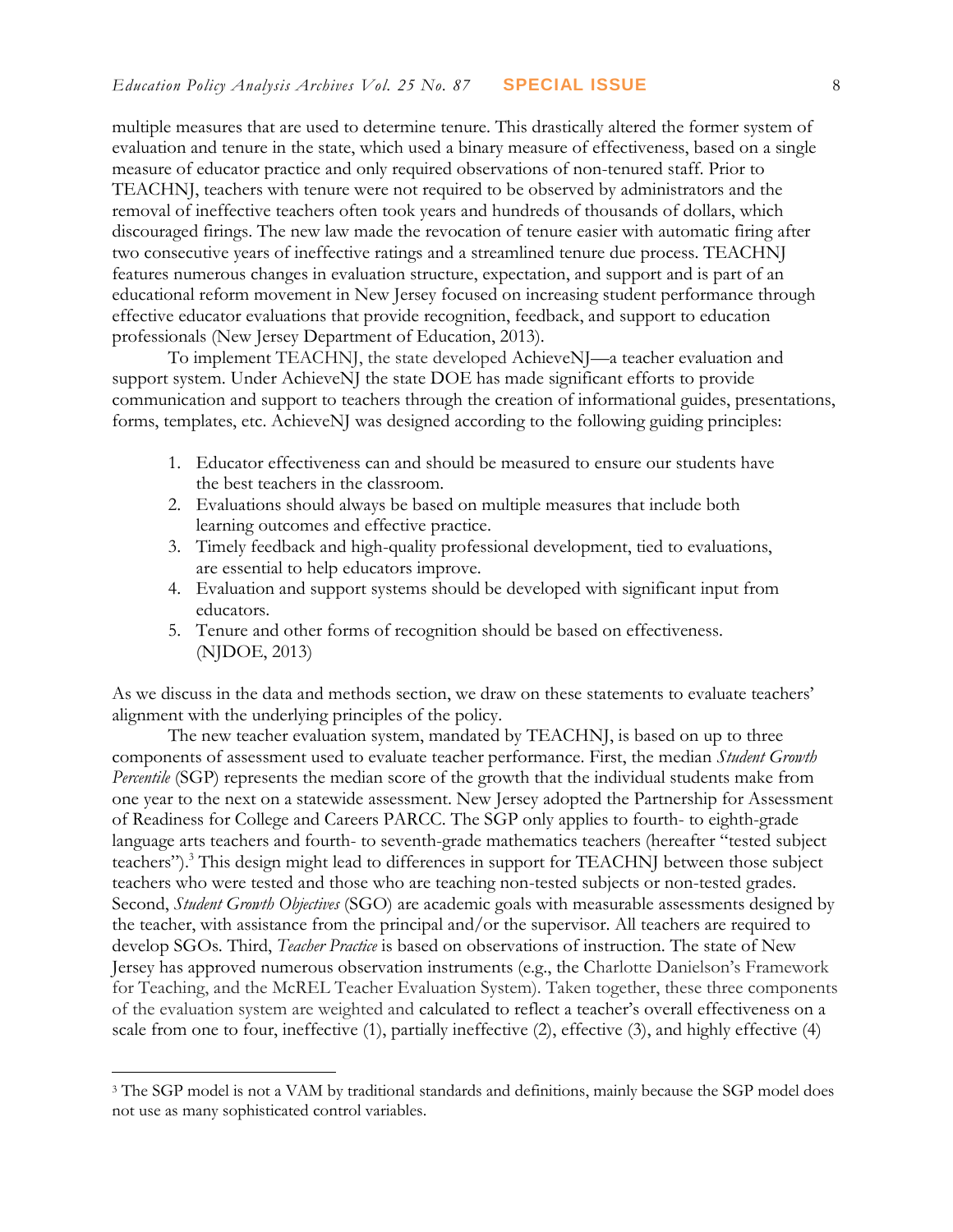(NJDOE, 2013). The goal of this evaluation system is to redefine the teaching profession based on quantitative terms with the hopes of improving student outcomes by improving teacher effectiveness.

#### **Data and Methods**

Our analysis is based on the New Jersey Teacher Engagement with Education Reform Study, an original survey conducted by the second author (see Woolsey, 2014). The primary goal of this survey was to collect information from teachers about their evaluation of the implementation of TEACHNJ and to document their professional experiences in the context of a large education reform. The survey was conducted in the winter of 2014, during the first academic year after the implementation of TEACHNJ. Because of restricted resources, the study is based on a nonprobability sample of 481 teachers.

To capture the wide swath of teachers across the state, data collection efforts included three recruitment strategies. First, we asked all public-school superintendents in the state of New Jersey (with correct contact information in the state DOE directory) to share the link to the survey with teachers. This strategy yielded the majority of survey responses (78%). Second, we asked all building administrators and supervisors in the Fair Lawn School District, where the second author has taught for the past eight years, to share the survey link with teachers. Third, we posted a link to the survey on the second author's Facebook page, a common social media platform, with a request to complete and share the survey. Following the initial contact, focal contacts—public-school superintendents as well as Fair Lawn School District building administrators, and supervisors—received one reminder about the survey.

The survey instrument was designed as a web-based, self-administered questionnaire. It included questions gauging respondents' attitudes toward TEACHNJ and its implementation schema, AchieveNJ. We developed these items based on a thorough examination of documents published by the New Jersey Department of Education about TEACHNJ and AchieveNJ (e.g., policy documents and training materials). The survey also contains detailed information on respondents' socio-demographic and professional characteristics. Most of these items were adapted from the General Social Survey and the Trends in International Mathematics and Science Study (TIMSS) Teacher Questionnaire. To evaluate the reliability of the instrument, the second author administered the survey to five teachers and conducted a short follow-up cognitive interview about the survey format and item wordings. The instrument was revised to incorporate their feedback.

Despite the richness of the data, two caveats should be mentioned. First, the study does not involve a random selection of respondents. This design might have implications on (a) the extent to which our sample is representative of the teacher population, and (b) the extent to which we can generalize patterns about the teacher population. Comparing the sample to the general population of New Jersey public-school teachers, we find that our sample includes more women (81% vs. 73%) and more white teachers (93% versus 85%). While our sample includes teachers from all 21 counties in the state, it overrepresents some of the counties and underrepresents other counties. To ameliorate this issue, we calculated and applied sample weights based on gender, race/ethnicity, and county.<sup>4</sup> Although the generalizability is compromised, the study still sheds light on important and understudied perspectives on new teacher evaluation systems.

Second, the survey instrument did not include information about union affiliation. This is an important control variable because teacher unions had a key role in the public debate over the

<sup>4</sup> In additional analysis (available upon request), we used the unweighted data. Overall, patterns are very similar.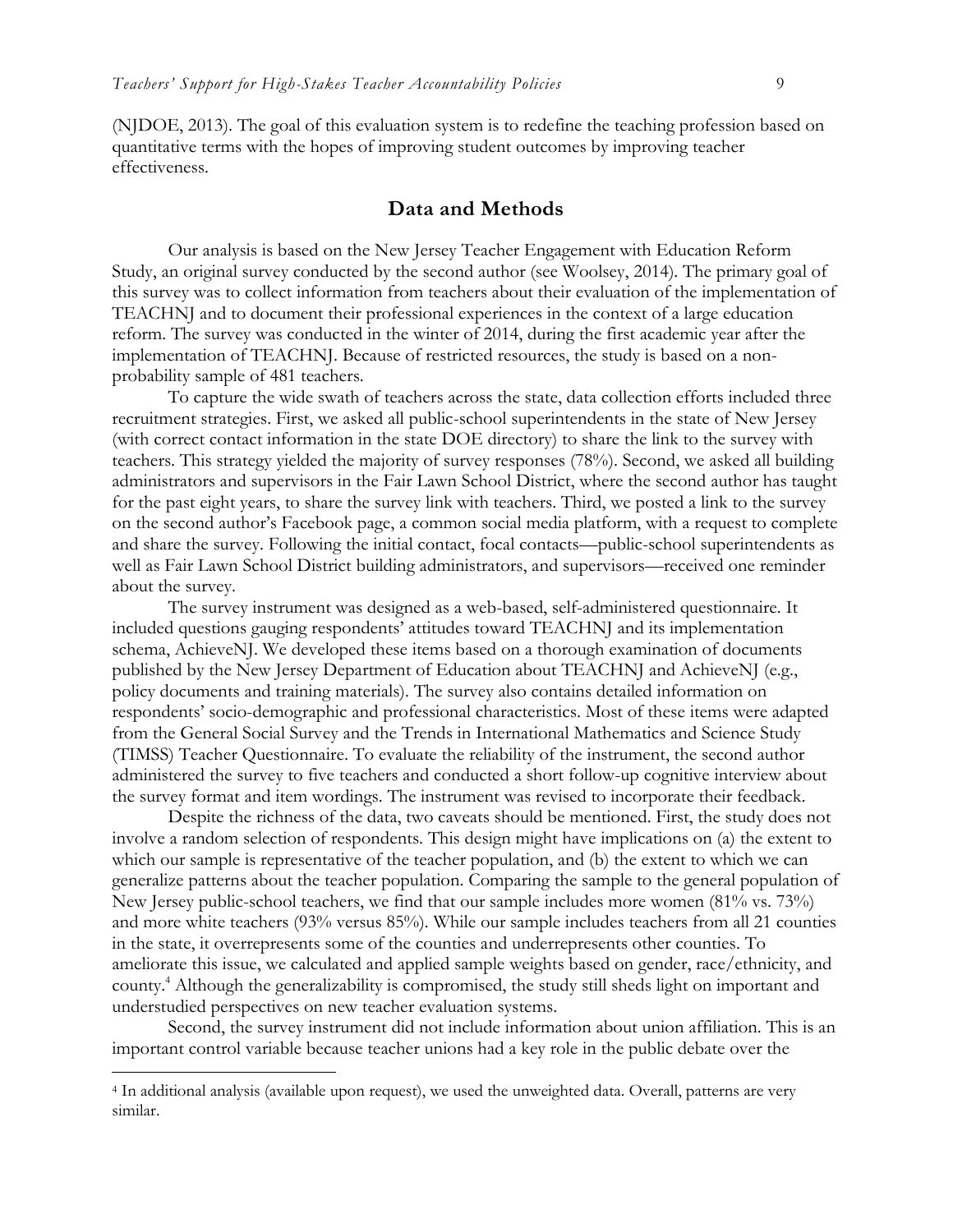education reform put forward by Governor Christie. Affiliated members could be more responsive to political framing and messaging by the teacher unions. According to a report by the Thomas B. Fordham Institute (Northern, Scull & Zeehandelaar, 2012) 97.1% of the teachers in New Jersey are unionized. Thus, we are less concerned about the omission of union affiliation as a control variable.<sup>5</sup>

#### **Measures**

 $\overline{a}$ 

**Support for AchieveNJ.** The dependent variable in this study is the level of support for the new teacher evaluation system. As discussed earlier, teacher support or "buy-in" is crucial for successful implementation of any educational reform effort (Akiba, 2013; Fullan, 1993; Spillane, 2004). The item, which was the final question in the survey, included five response categories: (1) strongly oppose, (2) oppose, (3) I'm not sure; (4) favor, and (5) strongly favor.

Teachers' support for AchieveNJ can be shaped by various factors. The following measures capture the possible effects of the political environment, support for the underlying principles of the reform, self-reported policy knowledge, evaluation of implementation efforts, and perceived policy impact.

**Political environment.** To test whether teachers' support was affected by the political environment in which the new teacher evaluation system was proposed and implemented, we used an embedded survey experiment. This design is useful when scholars seek to infer causal relationships from a cross-sectional survey (i.e., the survey experiment clearly distinguishes cause and effect). For example, Pizmony-Levy and his associates used survey experiments to examine whether terminological changes in the debate over same-sex marriage (Pizmony-Levy & Ponce, 2012) and in the debate over the Opt Out movement (Pizmony-Levy & Cosman, 2017) affected public support for these causes. In another study, O'Brien and Pizmony-Levy (2016) used a survey experiment to examine whether a description of a university professor as an engaged scholar affected students' perception of the professor.

We manipulated the question stem by varying the terms describing the proposer of the new system, AchieveNJ. We used "Governor Christie" to signal a politicized sponsorship and "NJ Legislature" to signal a more neutral sponsorship. Recall that the TEACHNJ bill was proposed by Governor Christie and unanimously passed into law by the NJ Legislature. This manipulation yielded two versions of the item: "Do you oppose or favor AchieveNJ, the new teacher evaluation system, as proposed by [the NJ Legislature / Governor Christie]?" Each version was randomly assigned to respondents. In the analysis to follow, the version of the question is captured by a dummy variable coded 1 for the "Governor Christie" frame and 0 for the "NJ Legislature." If mentioning the name of Governor Christie reduced teachers' support for AchieveNJ in the context of a survey, it is possible to infer that political environment may have shaped teachers' attitudes in the real-world.

**Reform principles.** Scholars have demonstrated that teachers' endorsement of reform principles is important for their support of the policy (e.g., Deci, 2009). Thus, the survey asked respondents to indicate the extent to which they agree or disagree with five statements describing the underlying principles and assumptions of the new teacher evaluation system. These statements were derived from the AchieveNJ communication materials (e.g., "evaluation and support system should be developed with significant input from educators" and "tenure should be based on effectiveness," etc.). These items included four response categories: (1) strongly disagree, (2) disagree, (3) agree, and (4) strongly agree. Drawing on these items, we calculated an index where

<sup>5</sup> Collins (2014) found no statistically significant difference between the responses of union members and non-union members with regards to attitudes toward SAS Education Value-Added Assessment System.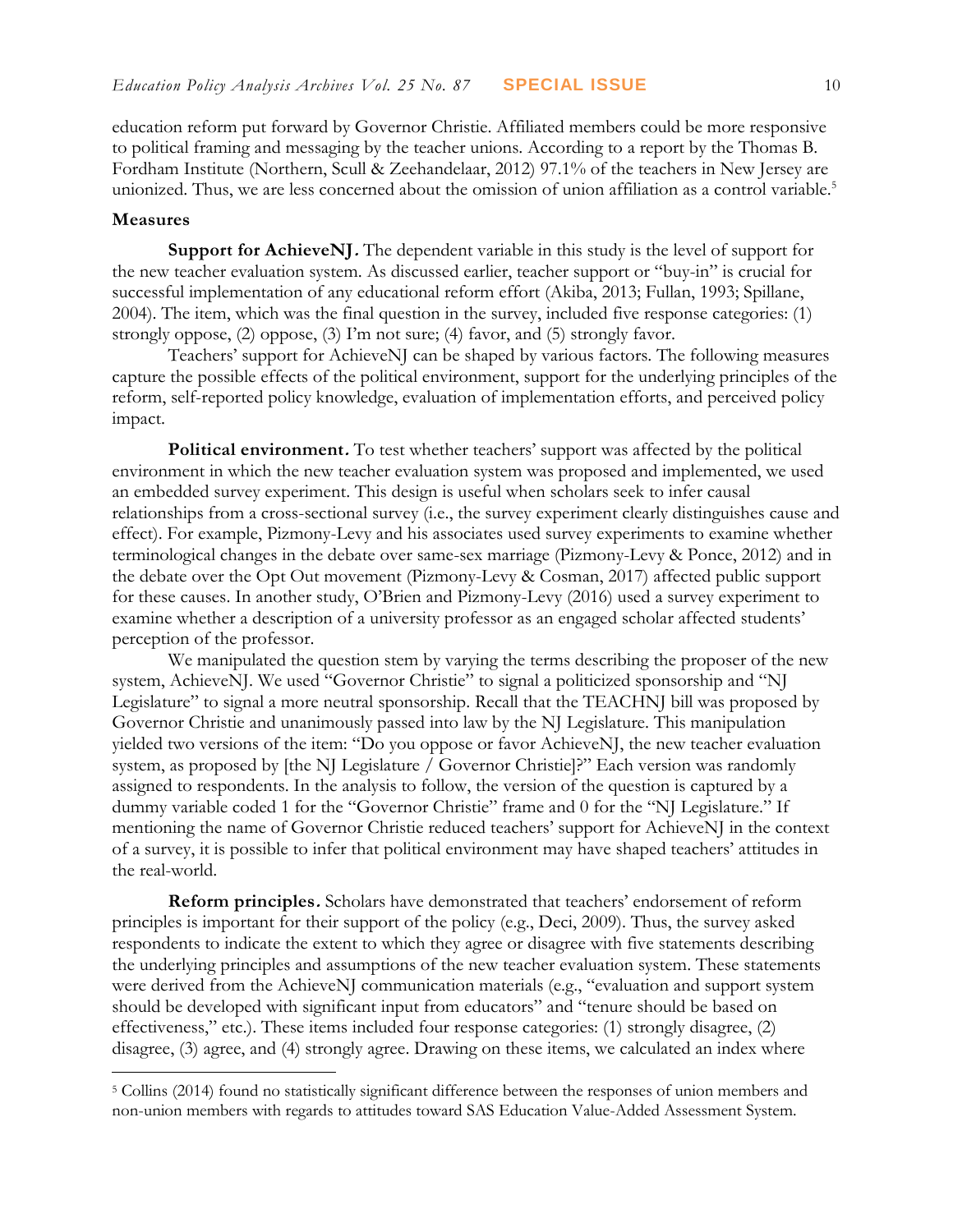higher values reflect higher levels of alignment with the policy intention of the new teacher evaluation system (Cronbach's alpha = .79).

**Self-reported policy knowledge.** Successful implementation of policy requires that stakeholders "on the ground" demonstrate knowledge of different aspects of the reform (e.g., Healey & DeStefano, 1997). To assess policy knowledge, the survey asked respondents to indicate the extent to which they are knowledgeable about nine key concepts related to the reform. These concepts included the law itself (TEACHNJ), the implementation platform (AchieveNJ), and statemandated components of the reform (e.g., student growth objectives, teacher observation instrument, etc.). These items included four response categories: (1) not at all knowledgeable, (2) not very knowledgeable, (3) somewhat knowledgeable, and (4) very knowledgeable. Drawing on these items, we calculated an index where higher values reflect higher levels of perceived knowledge about key concepts in the new teacher evaluation system (Cronbach's alpha  $=$  .83).

**Evaluation of implementation.** Another factor that might play a role in teachers' support is their interaction with and evaluation of the implementation process. To measure teachers' evaluation of the implementation efforts of the new teacher evaluation system, the survey asked respondents to indicate the extent to which they agree or disagree with five statements describing different facets of policy implementation: communication, pacing, resources, support, and monitoring. These items included four response categories: (1) strongly disagree, (2) disagree, (3) agree, and (4) strongly agree. Drawing on these items, we calculated an index where higher values reflect a more positive view of the implementation process (Cronbach's alpha = .89).

Perceived policy impact. Finally, we determined whether teachers' belief in the efficacy of the new teacher evaluation system is associated with their support for the system. The survey asked respondents to indicate the extent to which they agree or disagree with the following two statements: "The new evaluation system will improve teaching" and "The new evaluation system will improve student learning." The item included four response categories: (1) strongly disagree, (2) disagree, (3) agree, and (4) strongly agree. These survey items are strongly correlated ( $r=0.88$ ,  $p<0.001$ ).

#### **Controls**

 $\overline{a}$ 

In all multivariate analysis models, we controlled for a series of sociodemographic and professional characteristics, including gender, race/ethnicity, age, urban/rural status of school community, tenure, and tested subject teachers.<sup>6</sup> In the 2013-14 academic year, when data for this study were collected, the tested subjects included mathematics and English/language arts in grades four through eight. Table 1 presents definitions, metrics, and descriptive statistics for all variables included in the analysis.

<sup>6</sup> We used the variable age instead of years of experience because the former had fewer missing cases. The two variables are highly correlated (*r*=.75, *p*<.001). Supplementary analysis with the variable years of experience produced similar results.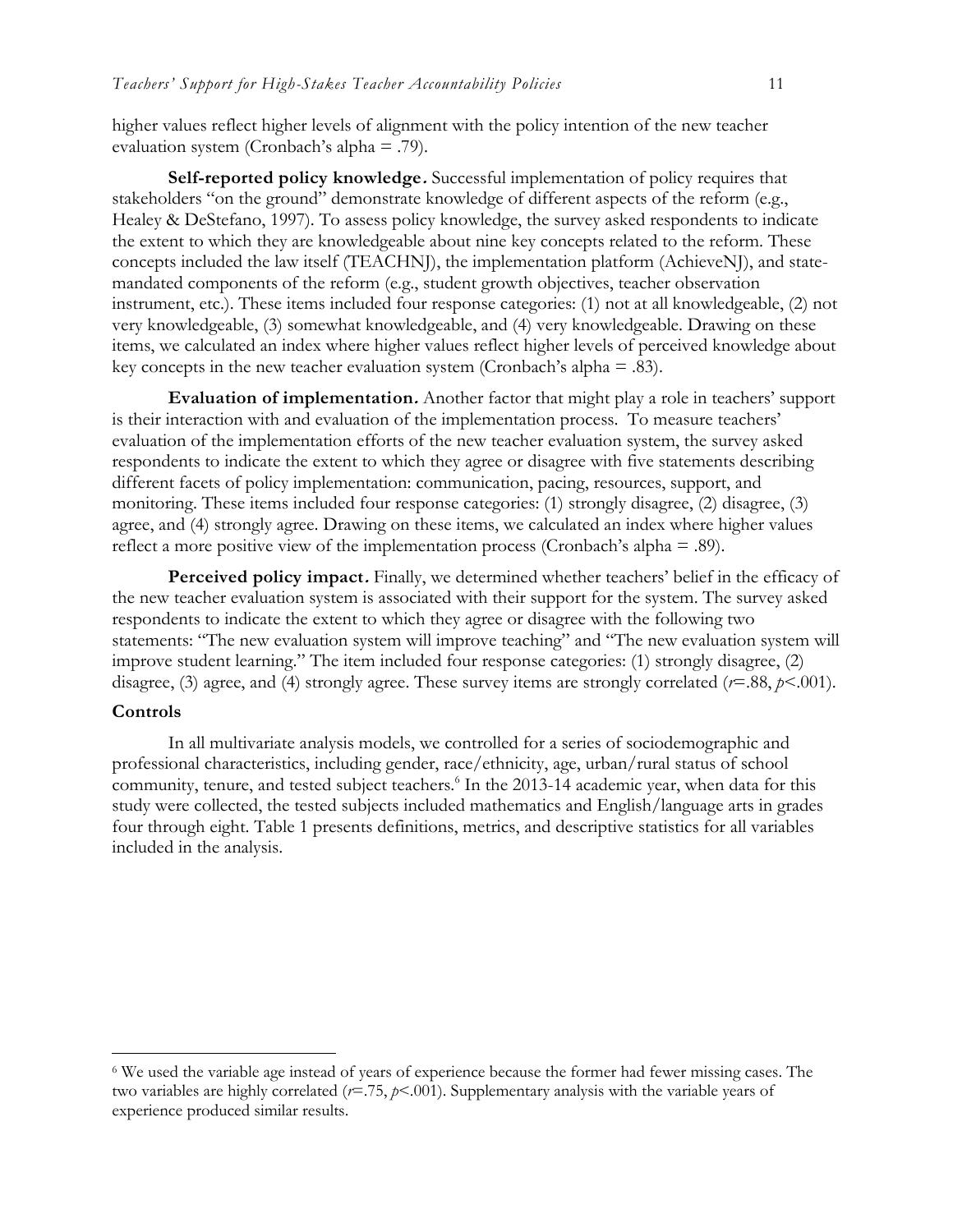| Variable                                         | Definitions, Metrics, and Descriptive Statistics of V ariables in Study (n=444)<br>Definition/Metric                                                                                                                                                                         | Mean       | <b>SD</b>         |
|--------------------------------------------------|------------------------------------------------------------------------------------------------------------------------------------------------------------------------------------------------------------------------------------------------------------------------------|------------|-------------------|
| Dependent Variable                               |                                                                                                                                                                                                                                                                              |            |                   |
| Support for AchieveNJ                            | Do you oppose or favor AchieveNJ, the new teacher<br>evaluation system, as proposed by [the N]<br>Legislature/Governor Christie]? The item included<br>five response categories: (1) strongly oppose, (2)<br>oppose, (3) I'm not sure, (4) favor, and (5) strongly<br>favor. | 2.18       | 1.01              |
| <b>Experimental Conditions</b><br>Proposer Frame |                                                                                                                                                                                                                                                                              |            |                   |
| Governor Christie<br>NJ Legislature              | $0 =$ other, $1 =$ Governor Christie<br>$0 =$ other, $1 =$ NJ Legislature                                                                                                                                                                                                    | .51<br>.49 | $\qquad \qquad -$ |
| Independent Variables                            |                                                                                                                                                                                                                                                                              |            |                   |
| Policy alignment                                 | Respondent's endorsement of underlining principles<br>of the new teacher evaluation system. The index is<br>based on five items. Higher values reflect higher<br>levels of alignment with the policy principles.                                                             | 3.38       | .55               |
| Perceived knowledge                              | Respondent's self-reported knowledge of key<br>concepts in the new teacher evaluation system. The<br>index is based on nine items. Higher values reflect<br>higher level of knowledge.                                                                                       | 2.55       | .63               |
| Perceived impact                                 | Respondent's expectations of the impact of new<br>teacher evaluation system on teaching and learning.<br>Average of two items. Higher values reflect greater<br>expected impact.                                                                                             | 1.97       | .76               |
| Evaluation of<br>implementation                  | Respondent's evaluation of implementation efforts.<br>The index is based on five items. Higher values<br>reflect more positive evaluation of implementation<br>efforts.                                                                                                      | 1.92       | .62               |
| Women                                            | Gender of respondent: $0 =$ men, $1 =$ women                                                                                                                                                                                                                                 | .79        |                   |
| Non-white                                        | Race of respondent: $0 =$ white, $1 =$ non-white                                                                                                                                                                                                                             | .07        | $\overline{a}$    |
| Age                                              | Respondent's age in years                                                                                                                                                                                                                                                    | 43.65      | 10.50             |
| School community                                 |                                                                                                                                                                                                                                                                              |            |                   |
| Urban                                            | $0 = no, 1 = yes$                                                                                                                                                                                                                                                            | .14        |                   |
| Suburban                                         | $0 = no, 1 = yes$                                                                                                                                                                                                                                                            | .74        |                   |
| Rural                                            | $0 = no, 1 = yes$                                                                                                                                                                                                                                                            | .12        |                   |
| Tenure status                                    | $0 = no, 1 = yes$                                                                                                                                                                                                                                                            | .84        |                   |
| Assessment target                                | $0 = no, 1 = yes$                                                                                                                                                                                                                                                            | .30        |                   |

Table 1  $D_{\text{c}}(X_{\text{c}})$  and  $D_{\text{c}}(X_{\text{c}})$   $\sum_{i=1}^{n}$   $\sum_{i=1}^{n}$   $\sum_{i=1}^{n}$   $\sum_{i=1}^{n}$   $\sum_{i=1}^{n}$   $\sum_{i=1}^{n}$   $\sum_{i=1}^{n}$   $\sum_{i=1}^{n}$ 

Note: Data is weighed based on gender, race/ethnicity, and county.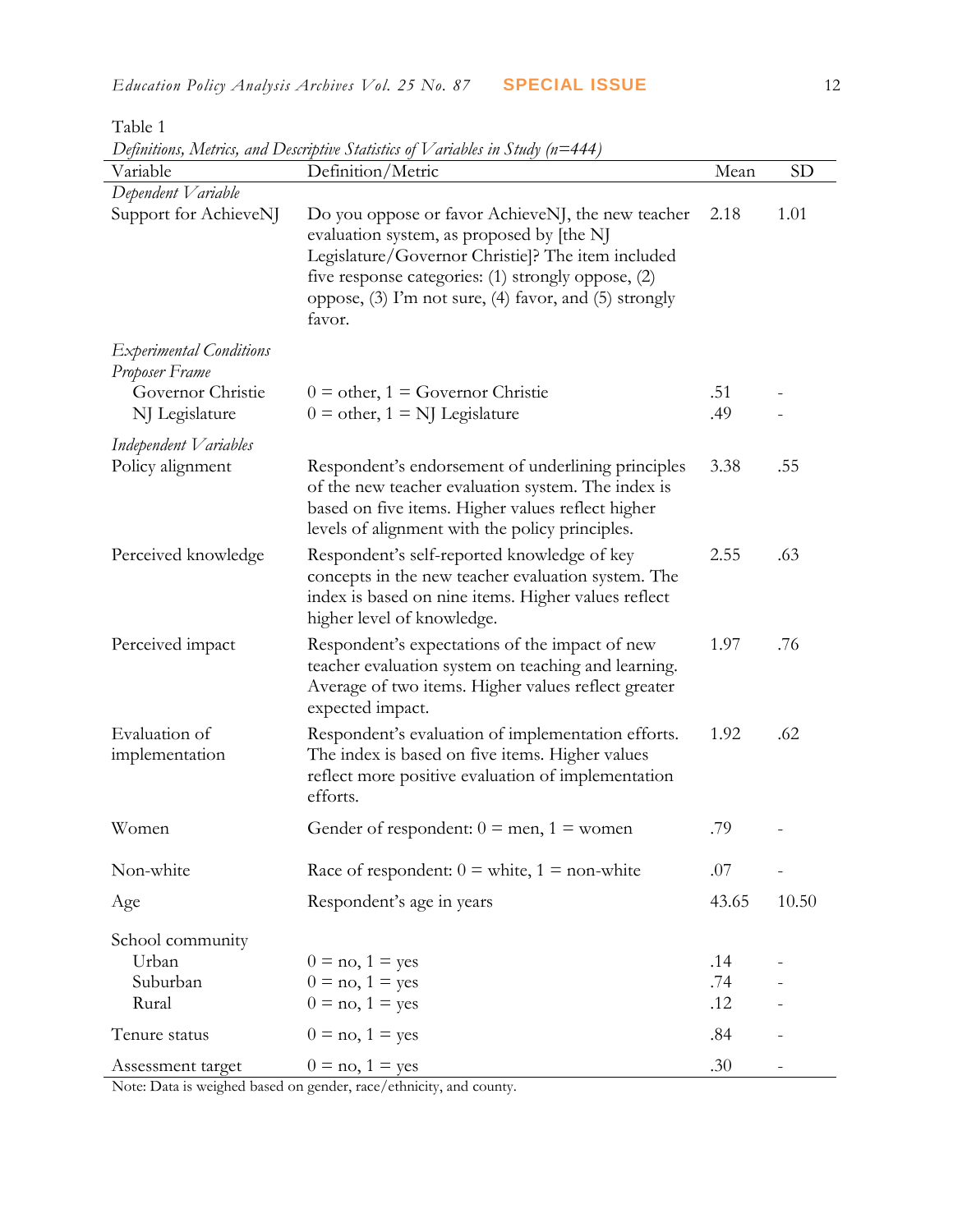#### **Open-ended Responses**

The final section of the survey instrument included an open-ended question that prompted respondents to share their thoughts on issues raised in the survey. This qualitative dimension allowed us to preserve the teachers' voices and emphases, and provided a window into how teachers make sense of the new evaluation system. Furthermore, we used the responses to open-ended questions to help corroborate statistical findings. Approximately two-fifths (39.3%) of the sample responded to the open-ended item. Analyses of cases missing open-ended responses revealed several differences in the likelihood of responding. Older and tenured teachers who work in urban contexts were more likely than others to respond to the open-ended item. We found no differences based on sex, race/ethnicity, teaching a tested subject, and experimental condition.

#### **Analytical Technique**

After removing missing data, the final sample included 444 teachers. We used Ordinary Least Squares (OLS) regression modeling to examine teachers' support for AchieveNJ. Model 1 includes the randomized condition from the survey experiment. Model 2 adds sociodemographic characteristics (gender, race/ethnicity, and age) and professional characteristics (school community, teaching experience, tenure status, and tested subject teachers). The next four models introduce different measures of engagement with the reform: policy alignment (model 3), self-reported knowledge (model 4), perceived impact (model 5), and evaluation of implementation (model 6). Finally, model 7 introduces simultaneously all measures of engagement with the reform.

Because the sample includes teachers nested in counties, the usual regression assumption of the stochastic independence of error terms underlying tests of statistical significance is violated. For example, teachers experience with the actual implementation of AchieveNJ could be influenced by the local context (e.g., resources, reception, etc.). Teachers working in the same county or district will have more similar experience than teachers working in other counties. Therefore, in all regression analyses, we corrected for this non-independence of observations using the cluster procedure available in Stata to compute robust standard errors. We present results with standard errors clustered for county (rather than school district) because of missing data and sample size of each cluster. Analysis with standard errors clustered for school district yielded the same results and are available upon request.

We entered all the open-ended responses into Atlas.ti, a computer program that facilitates qualitative analysis. Coding began with the creation of open categories that emerged through multiple readings of the data rather than from an existing theoretical perspective (Creswell, 2007). Attending to the structure of the comments, for example, we noticed that many respondents simultaneously supported and criticized AchieveNJ. This became a category. Additional reading of the responses revealed doubts about the validity of the new evaluation system. Data fitting this broad description became another category.

#### **Results**

#### **Descriptive Statistics**

This section presents frequency distribution and descriptive statistics for the factors that might shape teachers' support for AchieveNJ. In our analysis, we began by exploring teachers' support for the underlying principles of TEACHNJ and AchieveNJ. That is, we examined the alignment of teachers' views with the principles behind the policy reform. As seen in figure 1 below, a large majority of teachers (more than four-fifths) indicated that they agree with the five statements describing the new teacher evaluation system. For example, almost all teachers (96.5%) endorsed the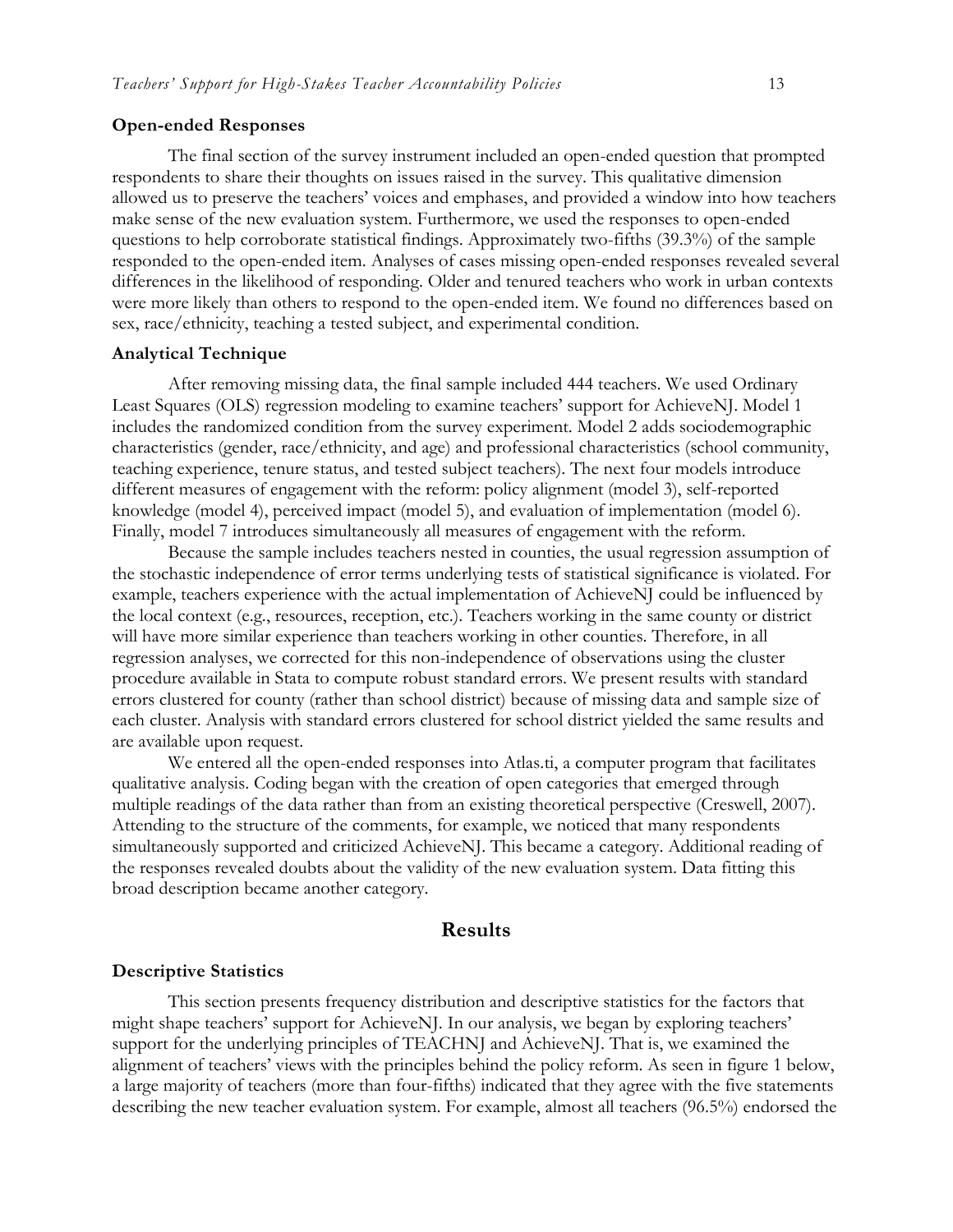notion that "timely feedback and high-quality professional development are essential to help educators improve." Similarly, almost all teachers (95%) endorsed the notion that "evaluation and support systems should be developed with significant input from educators." Even the link between tenure and effectiveness was validated by more than four-fifths of the sample (82.5%), although at a notably lower percentage than other items.



*Figure 1***.** Attitudes toward underlining rationales of the new teacher evaluation system

The majority of teachers (94.9%) participated in trainings that were offered as part of the implementation of TEACHNJ and AchieveNJ. When we examined their self-reported knowledge, however, we found much variation across key concepts. That is, the teachers in this study were more knowledgeable of the most immediate and concrete aspects of the new evaluation system and less knowledgeable of the law TEACHNJ and its implementation platform AchieveNJ. For example, using a rating scale, a majority of teachers said they were knowledgeable (combination of "very knowledgeable" and "somewhat knowledgeable") about "student growth objectives" (84.6%), the "teacher evaluation system" (82.5%), and the "teacher observation instrument" (71.9%). In contrast, less than half of teachers said they were knowledgeable about "AchieveNJ" (46.8%), "TEACHNJ" (43.1%), the "school improvement panel" (34.4%), and the "District Evaluation Advisory Committee" (29.1%).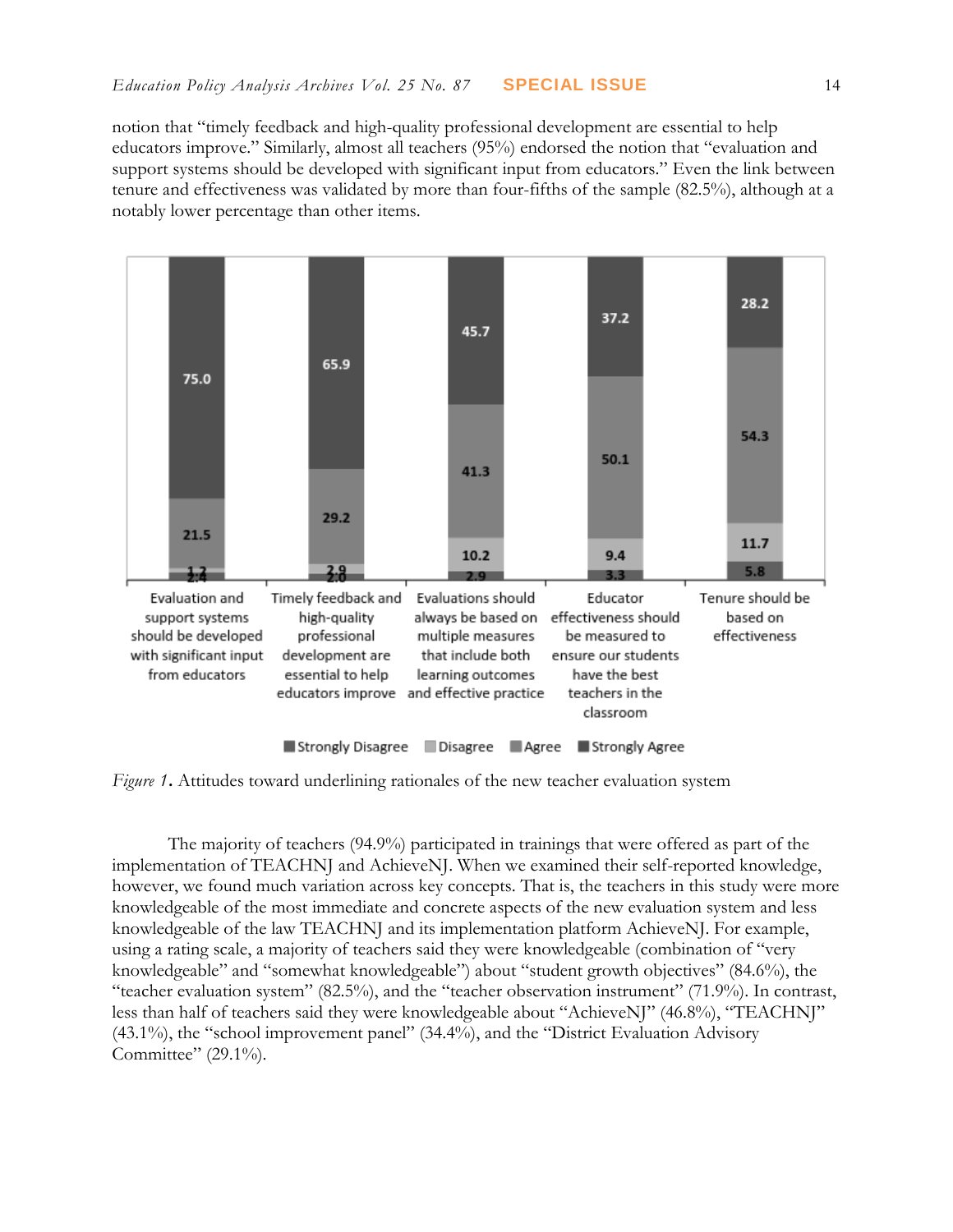

Not at all knowledgeable Not very knowledgeable Somewhat knowledgeable Very knowledgeable

*Figure 2*. Teachers' knowledge of the new teacher evaluation system

Next, we examined teachers' evaluation of implementation efforts of the new evaluation system. As seen in Figure 3, teachers are critical of these efforts. A clear majority (more than twothirds) of the sample disagreed to some extent with statements describing the implementation efforts. Slightly more than four-fifths (81.8%) disagreed with the statement "the rollout of the new teacher evaluation system, TEACHNJ, was done at a comfortable pace that allowed for effective implementation," and slightly more than three-quarters (77.9%) disagreed with the statement, "The new laws and changes in teacher evaluation are effectively communicated by NJ Department of Education"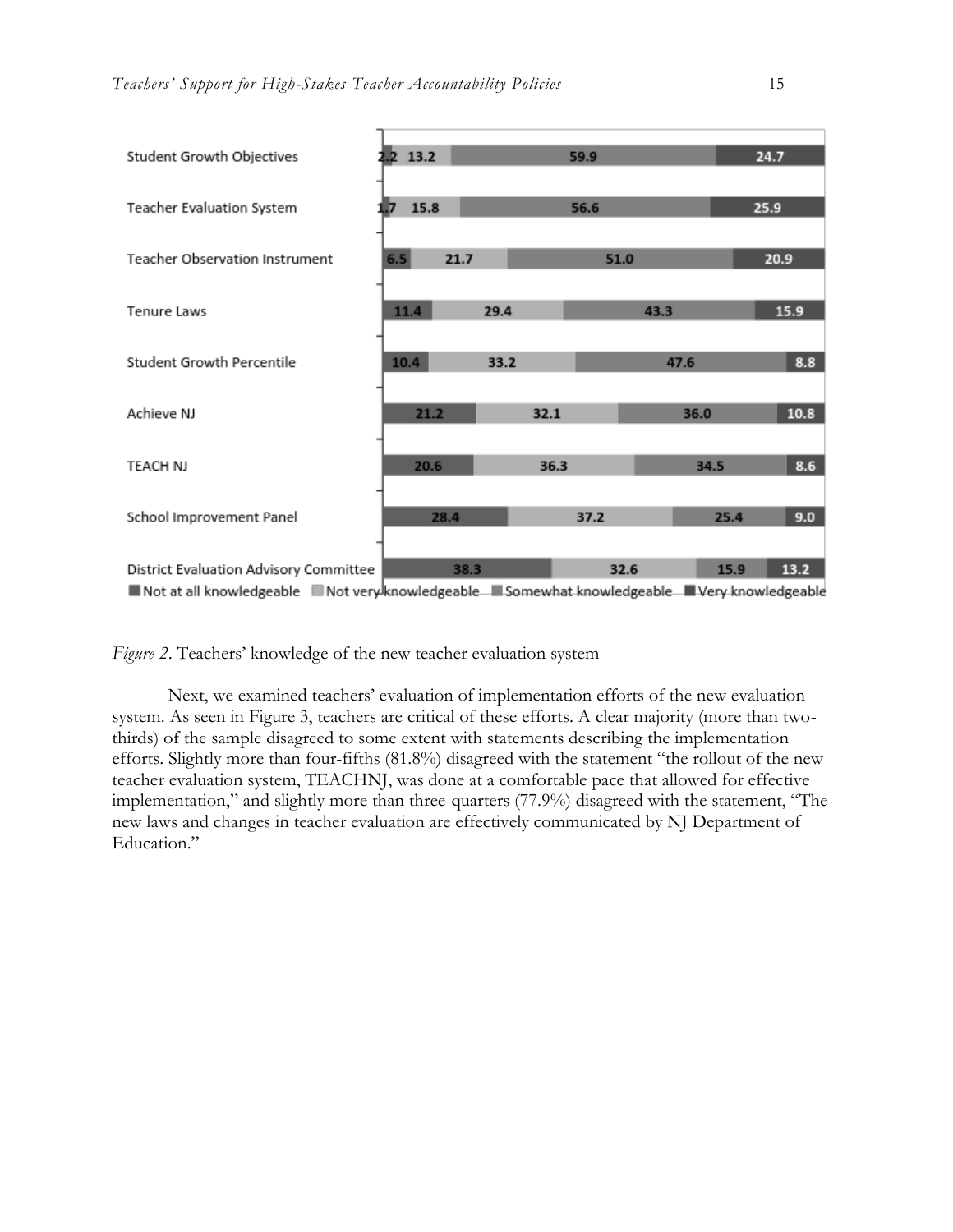

*Figure 3.* Attitudes toward the implementation efforts of the new teacher evaluation system

Teachers' experience with implementation efforts could be shaped by local control at the individual county, school district or school. Thus, we conducted a one-way ANOVA to compare the average of evaluation of implementation scale among respondents from different counties and school districts. The analysis for counties did not produce a significant result. The analysis for districts, however, produced a statically significant results  $(F_{(75, 382)}=1.50, p<.01)$ .

Not only were the teachers in this study critical of the implementation efforts, but the majority of respondents reported pessimistic views of the impact of the new evaluation system on teaching and learning. About three-quarters (74.0%) of respondents said it will not improve teaching (30.1% strongly disagreed and 43.9% disagreed with a positive statement). Slightly more than fourfifths (81.1%) of respondents said the new system will not improve student learning (30.1% strongly disagreed and 51.0% disagreed with a positive statement).

Finally, we examined the distribution of the dependent variable: Support for AchieveNJ. As expected, two-thirds of respondents (66.5%) indicated they oppose AchieveNJ (29.5% strongly opposed and 37% opposed). Only one-in-ten respondents (9.5%) said they favor AchieveNJ. The remainder, one-fourth of the sample (24%) said that they are not sure whether they favor or oppose AchieveNJ.

#### **Multivariate Analysis**

Earlier we noted that teachers' support for educational reforms is often shaped by the political environment in which the reform was introduced. Furthermore, we found that the process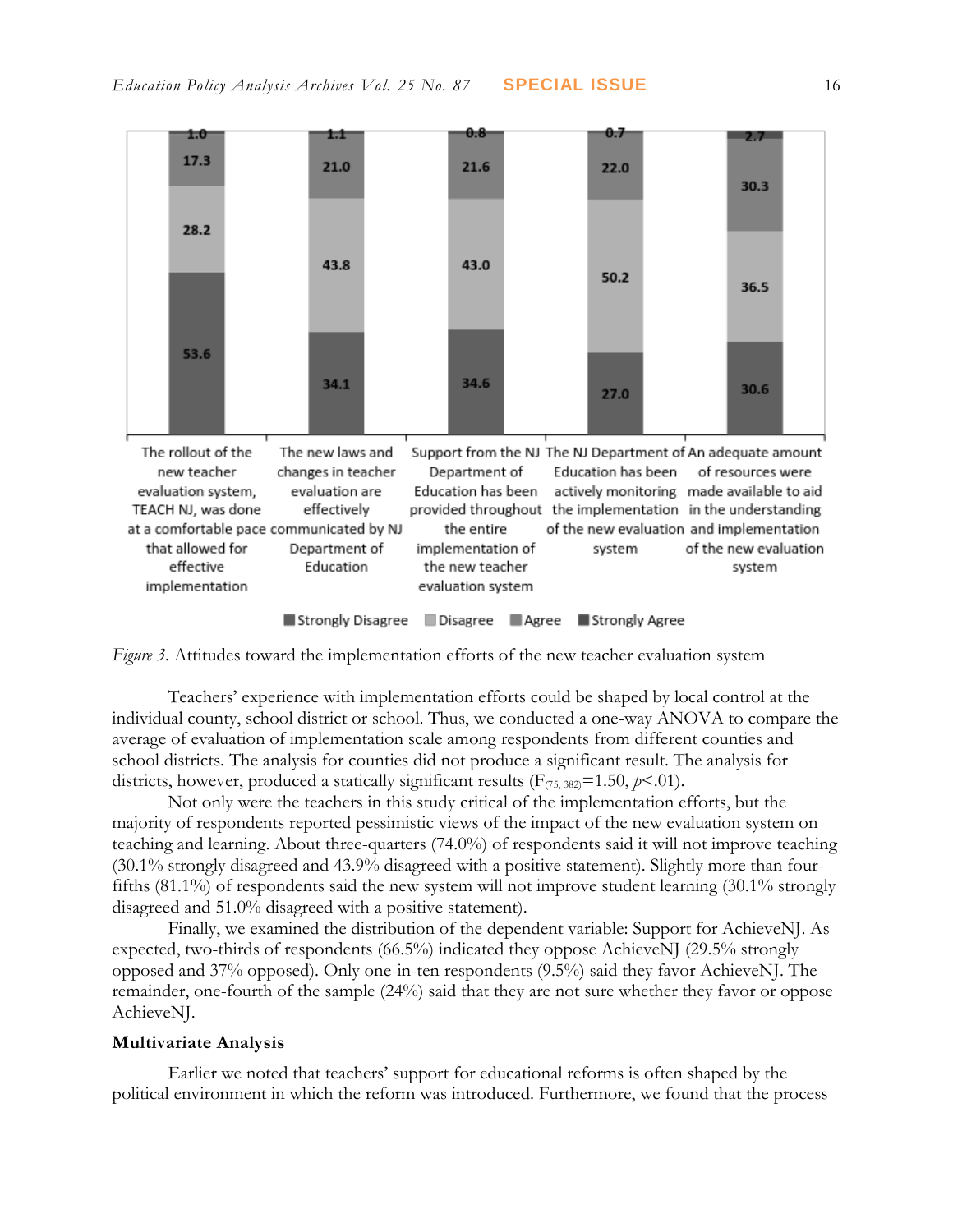Table 2

in which TEACHNJ and AchieveNJ were developed was highly contentious. Consequently, we now turn to discuss the effects of different sponsor frames on support for AchieveNJ, as illustrated in Table 2.

| Unstandardized OLS Regression Coefficients of Support for AchieveNJ (n=444) |             |            |             |            |            |            |            |
|-----------------------------------------------------------------------------|-------------|------------|-------------|------------|------------|------------|------------|
|                                                                             | Model 1     | Model 2    | Model 3     | Model 4    | Model 5    | Model 6    | Model 7    |
| Sponsor:                                                                    | $-.356$ *** | $-.376***$ | $-0.365***$ | $-.380***$ | $-.341***$ | $-.407***$ | $-.383***$ |
| Gov. Christie                                                               | (.078)      | (.067)     | (.075)      | (.066)     | (.058)     | (.051)     | (.052)     |
| Women                                                                       |             | .096       | .061        | .090       | .024       | $-.041$    | $-.059$    |
|                                                                             |             | (.115)     | (.107)      | (.123)     | (.097)     | (.135)     | (.113)     |
|                                                                             |             |            |             |            |            |            |            |
| Non-white                                                                   |             | .051       | .089        | .028       | $-.053$    | .077       | .036       |
|                                                                             |             | (.144)     | (.130)      | (.140)     | (.171)     | (.125)     | (.140)     |
| Age                                                                         |             | $-.007$    | $-.007$     | $-.008$    | $-.005$    | $-.006$    | $-.005$    |
|                                                                             |             | (.005)     | (.004)      | (.004)     | (.004)     | (.003)     | (.003)     |
|                                                                             |             |            |             |            |            |            |            |
| School                                                                      |             |            |             |            |            |            |            |
| community                                                                   |             |            |             |            |            |            |            |
| Rural                                                                       |             | .273       | .246        | .255       | .148       | .148       | .106       |
|                                                                             |             | (.198)     | (.182)      | (.205)     | (.193)     | (.155)     | (.156)     |
| Suburban                                                                    |             | .256       | .238        | .260       | .154       | .145       | .114       |
|                                                                             |             | (.168)     | (.155)      | (.173)     | (.157)     | (.122)     | (.124)     |
|                                                                             |             |            |             |            |            |            |            |
| Tenured                                                                     |             | $-.223$    | $-.202$     | $-.206$    | $-.053$    | $-.015$    | .031       |
|                                                                             |             | (.182)     | (.183)      | (.171)     | (.139)     | (.122)     | (.115)     |
| Assessment                                                                  |             | .081       | .075        | .033       | $.159*$    | $.180*$    | $.192**$   |
| target                                                                      |             |            |             |            |            |            |            |
|                                                                             |             | (.099)     | (.095)      | (.073)     | (.064)     | (.078)     | (.054)     |
|                                                                             |             |            | $.368*$     |            |            |            | .106       |
| Policy alignment                                                            |             |            |             |            |            |            |            |
|                                                                             |             |            | (.157)      |            |            |            | (.127)     |
| Policy knowledge                                                            |             |            |             | $.352**$   |            |            | .028       |
|                                                                             |             |            |             | (.100)     |            |            | (.083)     |
| Evaluation of                                                               |             |            |             |            | $.676***$  |            | $.297**$   |
|                                                                             |             |            |             |            | (.077)     |            |            |
| implementation                                                              |             |            |             |            |            |            | (.088)     |
| Perceived policy                                                            |             |            |             |            |            | $.816***$  | $.673***$  |
| impact                                                                      |             |            |             |            |            | (.045)     | (.049)     |
| Intercept                                                                   | $2.351***$  | $2.535***$ | $1.312*$    | $1.677***$ | $1.101***$ | $.913**$   | .145       |
|                                                                             |             |            |             |            |            |            |            |
| adj. $R^2$                                                                  | .029        | .043       | .071        | .082       | .215       | .366       | .394       |
| AIC                                                                         | 1260.259    | 1260.765   | 1248.364    | 1242.987   | 1173.432   | 1078.926   | 1061.669   |
| <b>BIC</b>                                                                  | 1268.451    | 1297.627   | 1289.322    | 1283.945   | 1214.390   | 1119.884   | 1114.915   |

*Unstandardized OLS Regression Coefficients of Support for AchieveNJ (n=444)*

*Notes:* Reference category for sponsor is New Jersey Legislature and for school community is urban. Standard errors in parentheses are clustered for county.

\* *p* < 0.05, \*\* *p* < 0.01, \*\*\* *p* < 0.001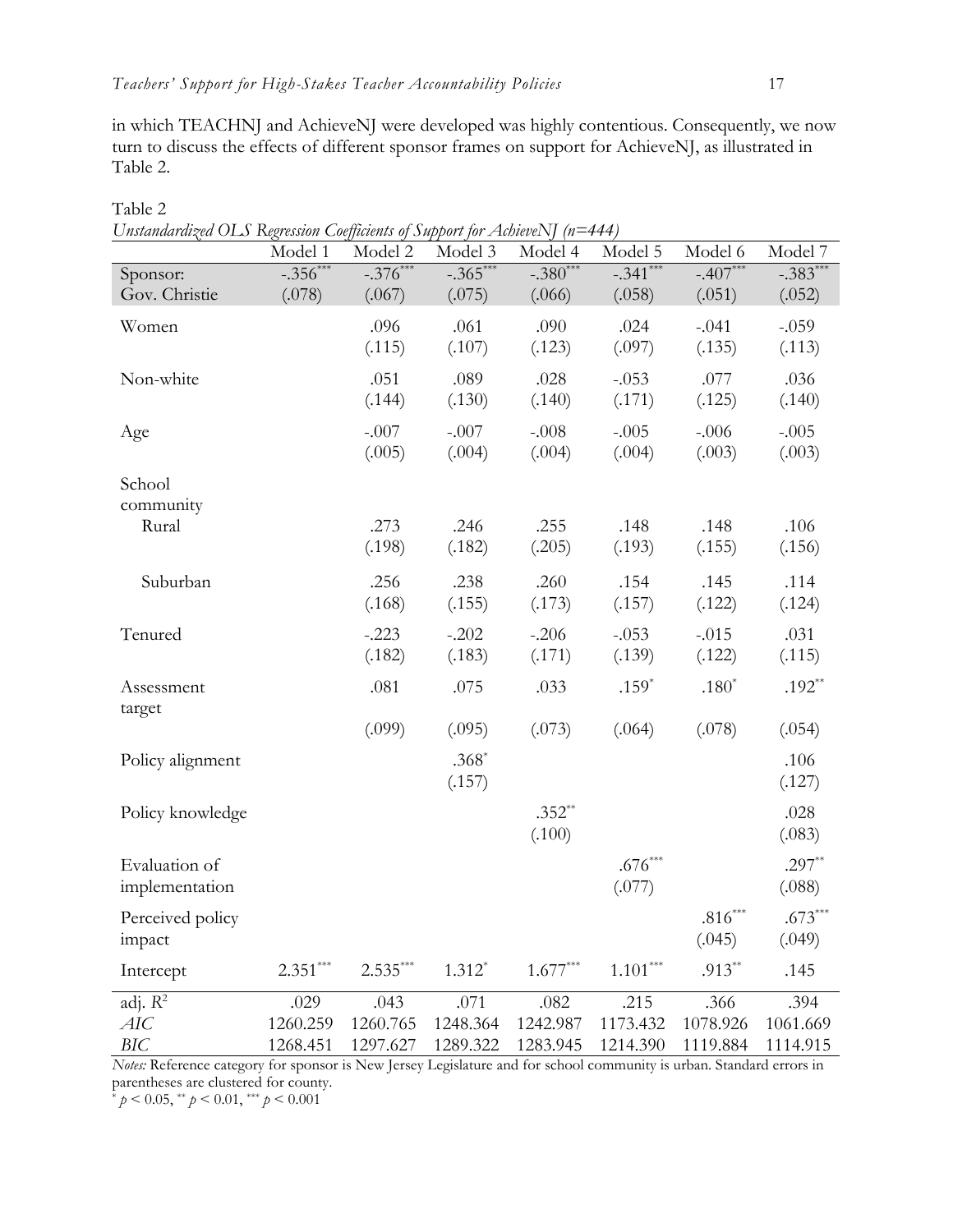Model 1 presents the bivariate correlation between the sponsor framing of the new evaluation system and the respondent's support for the system. We found that when the system was presented as an initiative of Governor Chris Christie (rather than an initiative of the New Jersey Legislature), the new evaluation system received less support from teachers (model 1;  $b = -0.356$ , *p*<.001). This pattern persisted after we controlled for sociodemographic and professional characteristics (model 2). This should not be a surprise given the fact that the sponsor framing was randomly assigned to respondents. The significant effect of sponsor framing holds across all other models, regardless of the controls added to the model.

Model 2 introduces the control variables. Sociodemographic characteristics and most professional characteristics had no significant effect on support for the new evaluation system. The only exception was the coefficient for tested subject teachers (those teaching mathematics and English/language arts in grades four through eight). In the first two models (models 2 and 3), the coefficient's effect size is very small and not significant. However, in the final three models, the coefficient increases and becomes statistically significant (model 6; b=.191, *p*<.01). In other words, two variables – teachers' evaluation of implementation efforts and teachers' expectations of policy impact – suppress the relationship effect of tested subject teachers on the outcome variable. Compared to other teachers, tested subject teachers showed more support for AchieveNJ, but they were also more critical about the implementation efforts and the impact of the new evaluation system.<sup>7</sup> Thus, when including these engagement measures in the model, the effect size of tested subject teachers increases and becomes significant.

Finally, we examined the effect of four engagement measures on support for the new teacher evaluation system. Not surprisingly, teachers' endorsement of the underlying principles of the new teacher evaluation system had no significant effect on support for the new system (model 3). In contrast, teachers' self-reported policy knowledge had positive and significant effects on support for the new evaluation system (model 4). Teachers who perceived themselves as knowledgeable of various components of the reform expressed greater support for the new system. This coefficient, however, reduced in size and loses significance when we accounted for other engagement measures (model 7). This might be a result of the strong correlation (or overlap) between self-reported policy knowledge and evaluation of implementation (*r*=.366, *p*<.001).

Both teachers' evaluation of implementation efforts and teachers' expectations of policy impact had positive and significant effects on support for the new evaluation system (models 5 and 6). Teachers who expressed a more positive view of the implementation efforts also showed more support for the new evaluation system. Teachers who perceived the new policy as efficacious also showed more support for the new evaluation system. This pattern was consistent, though the coefficients' effect size shrunk, after we accounted for other engagement measures (model 7). This might be a result of the strong correlation (or overlap) between the two variables (*r*=.486, *p*<.001). These variables accounted for much of the variation in the outcome variable, as reflected in the adjusted R-squared.

#### **Open-ended Responses**

 $\overline{a}$ 

As mentioned above, we used open-ended response data to further examine teachers' views toward the new teacher evaluation policy (i.e., TEACHNJ) and its implementation platform (i.e., AchiveNJ). We identified five key themes in the data. All themes cut across the two experimental

<sup>7</sup> In order to investigate this pattern, we estimated a regression model for the evaluation of implementation with sociodemographic and professional characteristics as predictors. The effect of tested subject teachers was negative, but not significant ( $b$ =-.114,  $p$ =.167). We estimated a similar model for policy impact. The effect of tested subject teachers was negative and marginally significant (*b*=-.122, *p*=0.06).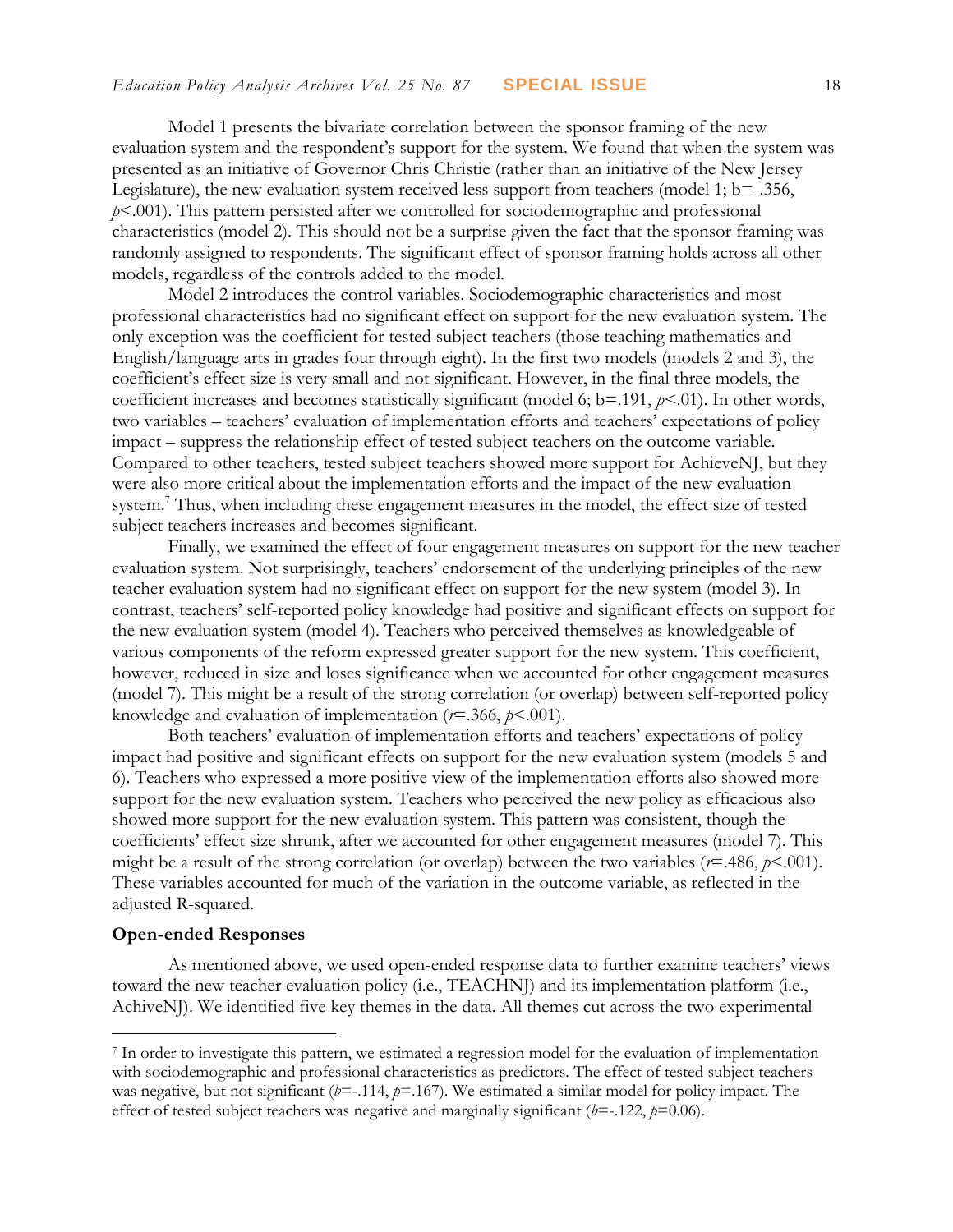conditions.<sup>8</sup> First, similar to the pattern we discussed in the quantitative analysis, many teachers *simultaneously* expressed both support for change *and* critique of the current direction of policy. For example, a Latina English teacher with 11 years of teaching experience wrote, "Although I do believe that there needs to be a change in education, I don't feel that implementing a new evaluation system is the answer. We should be more focused on engaging students and families, once this is done, we then can focus on the teacher's accountability." Echoing the concern that there was a problem that needed to be addressed, a White male science teacher with 28 years of teaching experience pointed to problems with both old tenure laws, yet argued that the new rules add a new set of concerns:

"Although there was abuse of the old tenure laws, I have seen with the new ones administrators using the new rules as an intimidation tool. It seems to me that you are at the whim of evaluators as to your job status. If they take a dislike to you for any reason the new system is sufficiently complicated that it would be easy to mask the real reason for bringing tenure charges and dismissing a teacher."

A second theme that emerged highlighted concerns about the negative consequences of the new teacher evaluation policy. One-in-five teachers (20.9%) mentioned these sentiments in their responses. This theme maps well on responses to survey items about the perceived impact of the policy.<sup>9</sup> For example, a relatively new White male science teacher, with five years of teaching experience, stated that he is now discouraged about how he will continue to grow as a teacher and is considering a career change. He suggested that the new policy negatively affects teacher's morale:

"The new teaching evaluation system, with random unannounced visits that seem to count, while providing little feedback has given a sense of "Big Brother" to the classroom. It has taken the fun out of trying new things and sitting back and reflecting to see if it works […] the haphazard implementation of all of these new systems have turned what was a profession that I loved when I first started 5 years [ago] into something that is turning into a job. [...] I have recently stopped working on my master's and am currently considering a change in profession due to the direction I have seen our school system take in the past few years."

Other teachers addressed common narratives of teaching to the test and wasting resources (e.g., time). A Latina teacher who has being teaching physical and health education for 25 years wrote, "Too much time is spent teaching to the test. This is just a small measurement of student learning." This concern was echoed by a White female science teacher who believes that the new policy does not allow her to use the skills that she has gone to school to learn and has been honing over the last 10 years. She commented, "[the test] takes too much time away from planning for the students […] Time is of the essence. The more time teachers have to plan the more exciting learning classes can  $he''$ 

The third theme concerned the DOE's poor implementation efforts. One-in-10 teachers (10.4 %) addressed this issue in their responses. Many teachers commented about the quick pace of

<sup>8</sup> We conducted a chi-square analysis to determine whether having the theme in the open-ended responses (yes coded 1 and no coded 0) is associated with a specific experimental condition. The analysis produced no significant pattern.

<sup>9</sup> We conducted a chi-square analysis to determine whether having the theme in the open-ended responses (yes coded 1 and no coded 0) is associated with response to survey items about the expected impact of the policy on teaching and learning. The analysis produced a significant  $X^2$  values  $(X^2=19.49, p<.001; X^2=15.50,$ *p*<.001), indicating dependency between the open-ended responses and the survey items.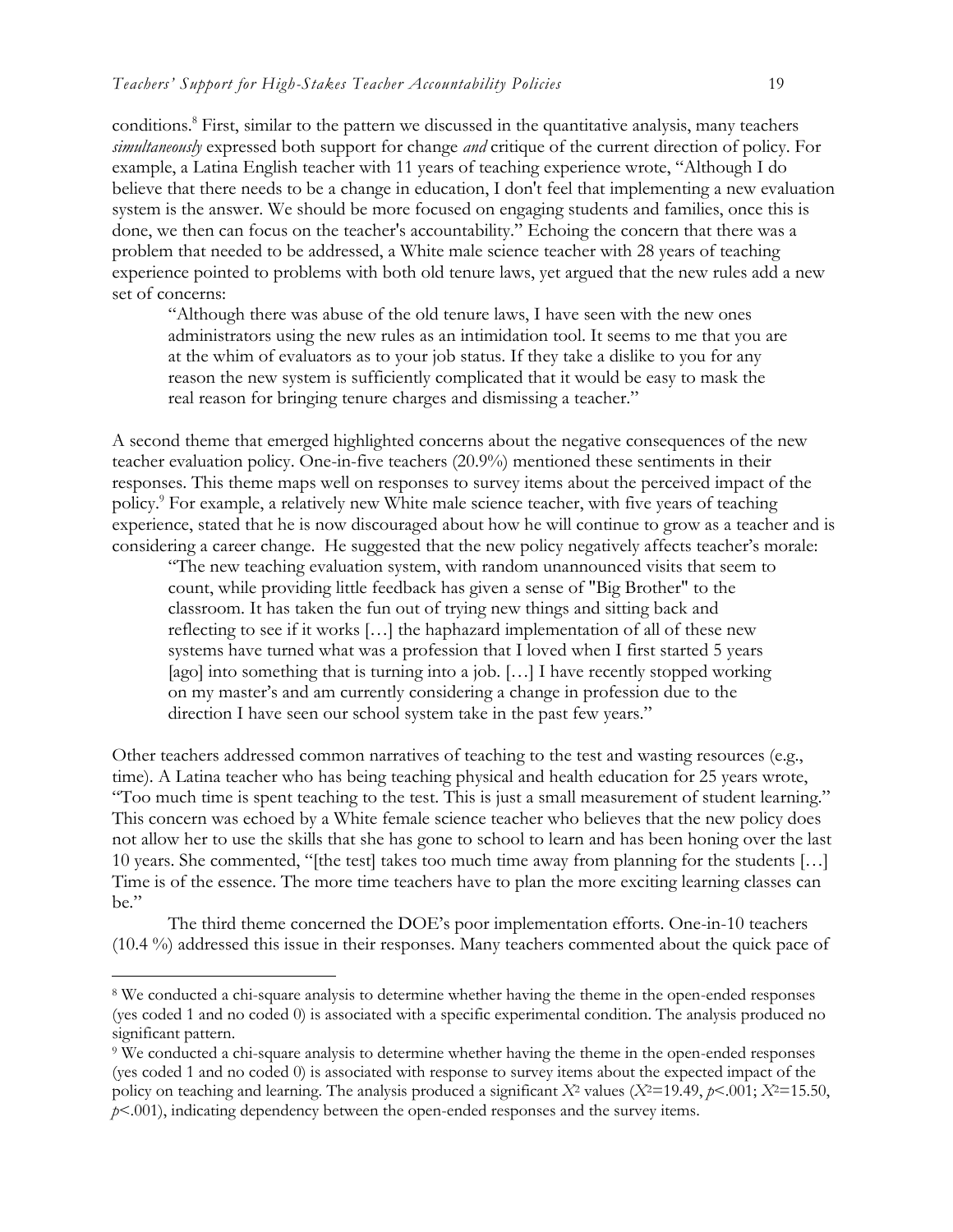the implementation, which did not allow teachers to fully engage. For example, a multiracial female midcareer computer science teacher noted:

"I do believe that overall this new system will be beneficial. I am concerned that it was rolled out a bit quickly, not giving educators and administrators time to understand it fully. Because of the speedy implementation, I do believe there will be a learning curve. A slower roll out of this process would have allowed everyone to find and correct the issues without having to hold to a flawed process."

In addition to writing about the quick pace of the implementation, teachers also commented about poor training and preparation. For example, a White female teacher with nine years of experience reported that she has seen a number of different policy rollouts and has worked in a district that supports its teachers, in her estimation, well. However, the implementation of the new policies caught even the district off guard. As she reported, "Just to clarify, in my district, we were very prepared for the Charlotte Danielson model and started our training about 4 years ago. However, the training with the SGP's and SGO's was poorly done, not because our district did not provide resources, but because the state was slow in providing the district with needed answers."

A fourth theme that emerged concerned the politics of introducing and advocating for the new evaluation system. While our quantitative analysis indicates that teachers' support is affected by the political environment, teachers' open-responses shed further light on possible reasons for this association. Some teachers indicated that they view the new policy as part of a political campaign against public education. For example, a White female foreign language teacher with over four decades of teaching experience, indicated that she is suspect of anything that Governor Christie proposes given her assessment of his motives. She wrote, "I would never support anything proposed by this governor who has decimated and vilified teachers to the extent that he has." Similarly, a White male science teacher with 25 years of experience opined that this policy was meant to inflict damage. "This new system is the biggest waste of time and resources I have witnessed in the last 25 years," the teacher wrote. "I guess [Governor] Christie is going to try to kill the public schools with this initiative."

Other teachers criticized the fact that the new policy is not informed by relevant knowledge and professional experience. For example, a White female English teacher wrote, "I think the people in charge of the new evaluation system have never been in a classroom or have little to no background in education. I do not enjoy being seen as a number on a spread sheet." Another White female elementary school teacher with 14 years of experience pointed to the de-professionalization of education policy and how teachers are going to be held to standards for which they are not trained. "Governor Christie just passed legislation on kids with Dyslexia […] yet teachers are not trained in teaching these kids (I am not). Yet we will be held accountable for these students' growth. This is not fair." She noted that basic educational theory was seemingly missing from the creation and consideration of the policy, writing, "What happened to Piaget's theory of childhood development? It seems to have gone out the window when they expect kids to all be at a certain reading, math level by a certain date. Everything we learned in college about child psychology seems to have vanished."

Teachers also linked the new evaluation system to the broader phenomenon in which business-sector ideas are entering schools. A White male math teacher with over a quarter-century of teaching experience argued that the policies were created to support testing corporations rather than to improve education:

"The use of high stakes standardized test score [sic] in evaluating performance is what makes the new system an absolute farce. It ignores the overwhelming amount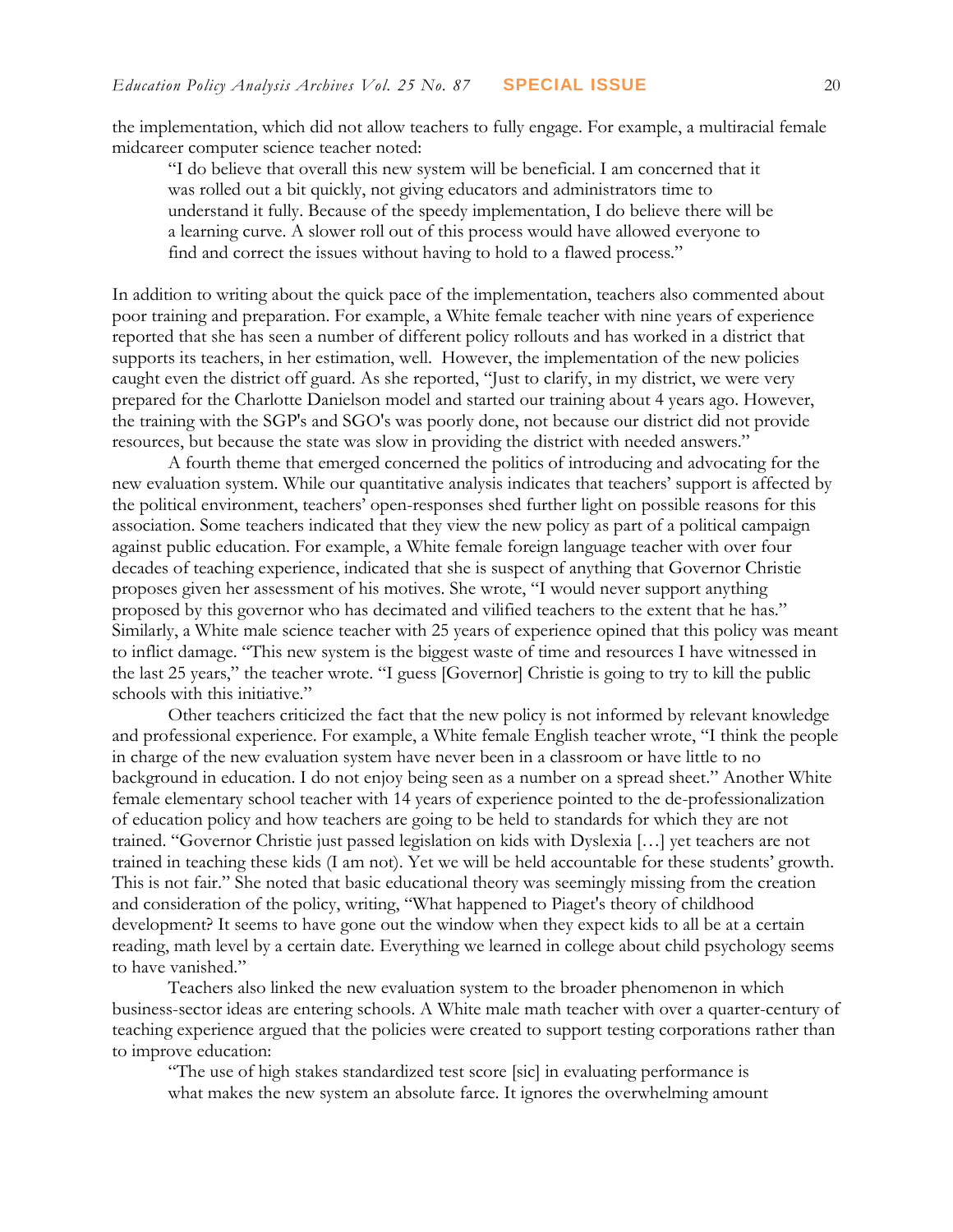of research that indicates that these measures are suspect at best. As far as I am concerned, this new system has nothing to do with children or their teachers and everything to do with the corporate reform movement and the testing-industrial complex and their attempt to privatize public education."

Another White female elementary school teacher added, "They are trying to make teaching a 'business,' and it is not a business and will never be. Silly me, I thought we were teaching kids, not computers and guess what? Kids make mistakes and should make mistakes, because that's how they learn from them. Kids are not motivated by standardized tests and here's another clue, NEITHER ARE TEACHERS!!!!!" (Emphasis added by respondent).

A fifth theme included questions and doubts about the validity of the new evaluation system. In contrast to the previous themes, this theme was not reflected in the survey instrument. Thus, this theme extends our insights regarding how teachers view the new evaluation policy. A female White science teacher with over a decade of experience argued that the important role of out-of-school factors in shaping students' achievement was ignored by policymakers. "While I believe it is important for educators to be evaluated, and not just a one-time classroom visit, I do not believe that a teacher should be measured by their students' performance," she said. "Some students have isolated situations of which [sic] no teacher will make a difference." Similarly, a White female special education teacher with 25 years of experience added that the learning environments for certain students were not taken into account:

"Most of my students are far below their grade level and need to be taught in a specialized manner in order for them to achieve. The evaluation system does not allow consideration to those of us who teach said children. We will never cover some of the items described in the distinguished areas. I feel the evaluation should be written for groups of educators [...] To group us all the same is not fair."

In sum, the open-ended responses have suggested that New Jersey teachers recognize the need for change and endorse the principles of the new teacher evaluation system. However, the teachers in this study expressed concerns about different aspects of the evaluation system, including possible negative consequences, poor implementation, the politics that accompanied the policy process, and the validity of the system. These concerns, in turn, translate into clear opposition to the evaluation system.

#### **Discussion**

Through an analysis of a survey of New Jersey teachers, we examined teachers' views of a high-stakes teacher accountability policy (TEACHNJ) and its implementation platform (AchieveNJ). Our study points to an interesting paradox. On the one hand, a majority of teachers are aligned with the principles of the policy. For example, they agreed that effectiveness should be measured to ensure students have the best teachers. Some even endorsed linking tenure to effectiveness. On the other hand, teachers were critical of the policy and the implementation efforts. The vast majority (75%) of teachers indicated that they believe that the new policy will not improve their teaching or students' learning. And, only 10% of teachers said they support the new teacher evaluation system. The rest opposed or were undecided. The paradox is illustrated in the closed-ended items and the open-ended responses. Many of the open-ended responses had a similar structure: "I believe in teacher accountability, but…." In fact, Woody et al. (2004) echoed these patterns, based on research in four districts in California. Overall, participants in New Jersey and California saw the need for the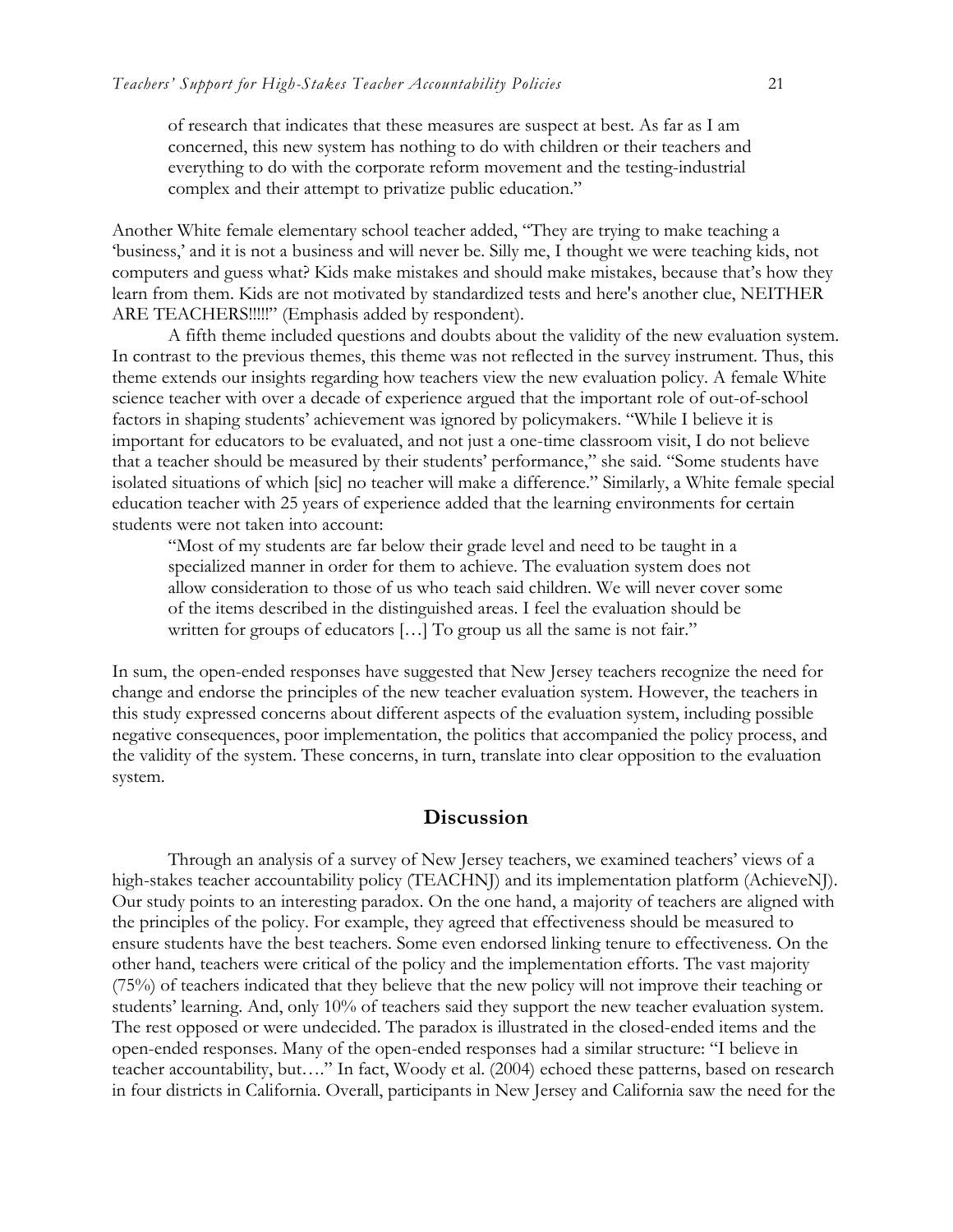reform, but they did not necessarily agree with the efforts being carried out to implement the reform. In other words, teachers tend to agree that the idea of "teacher accountability" is now taken for granted, yet the debate about how teachers should be held accountable remains unsettled.

Our empirical findings also highlight the role of the political environment on teachers. As we describe in the study setting, the process in which TEACHNJ and AchieveNJ were introduced was highly contentious and political. Local media coverage reported this tension, regularly citing disparaging remarks by Governor Christie toward the local teachers' union. Rather than asking teachers about whether the political environment affected them, we used an embedded experiment. This innovative approach enabled us to estimate the causal effect of a treatment in the context of a large survey. Respondents who read about AchieveNJ as an initiative of Governor Christie were significantly less supportive of the new teacher evaluation system than respondents who read about AchieveNJ as an initiative of the New Jersey Legislature. Open-ended responses shed light on the how teachers think about the politics of education. Some of the teachers accused Governor Christie for leading a campaign against public education. Others commented on the de-professionalization of education by individuals who craft policy solutions with limited expert knowledge or experience. Teachers also pointed to the growing role of corporations in the education and schools (e.g., testing agencies).

Finally, our empirical findings suggest that two additional factors are associated with teachers' support for AchiveNJ. First, similar to previous studies (Desimone, 2002), we found that teachers holding positive views of the implementation efforts also reported higher levels of support for the policy. Both closed-ended items and open-ended responses point to the importance of timing and pace. Many teachers reported that TEACHNJ was implemented very quickly with teachers feeling rather unprepared. Second, as reported by Datnow & Castellano (2000), teachers who believed that the policy will have an impact on teaching and learning demonstrated higher levels of support. Open-ended responses suggest that teachers were concerned about the negative impact of the new policy on morale, motivation, and engagement.

Our study has three limitations that should be considered. First, the study is based on a small non-random sample of teachers, which may raise a question about generalizing about the entire population of teachers. As we discussed earlier, this sampling design is a result of limited resources and support. In an effort to address the sampling design, we calculated and applied sample weights (based on gender, race/ethnicity, and county) to adjust for demographic differences between the sample and the population. The relatively small sample (*n*=444) prevents us from applying more sophisticated analysis to the data (e.g., multi-level analysis of the nested nature of education systems). Second, the study is based on a sample of teachers in one state, New Jersey. It is possible that teachers in other contexts (states or countries) will have different views and attitudes towards high-stakes teacher accountability policies. Third, data for this study were collected during the first academic year after the implementation of TEACHNJ. It is possible that teachers' views may have changed over time once they had more experience with the new policy. Evaluation of TEACHNJ (Callahan & Sadeghi, 2014), however, has shown that "while teachers indicated that they were observed more often, they also noted the value of the observation was diminished" (p. 56).

Given these limitations and in light of the findings of this study, there are at least two possible directions for future research. First, additional systematic research on teachers' attitudes toward high-stakes teacher accountability policies is required. Quantitative studies based on large and random samples will address the limitations and expand our findings. These studies could introduce additional factors that may shape teachers' views toward reforms, such as party identification, political ideology, leadership roles, sense of empowerment, and motivations to join the teaching profession. Furthermore, these studies could examine the role of organizational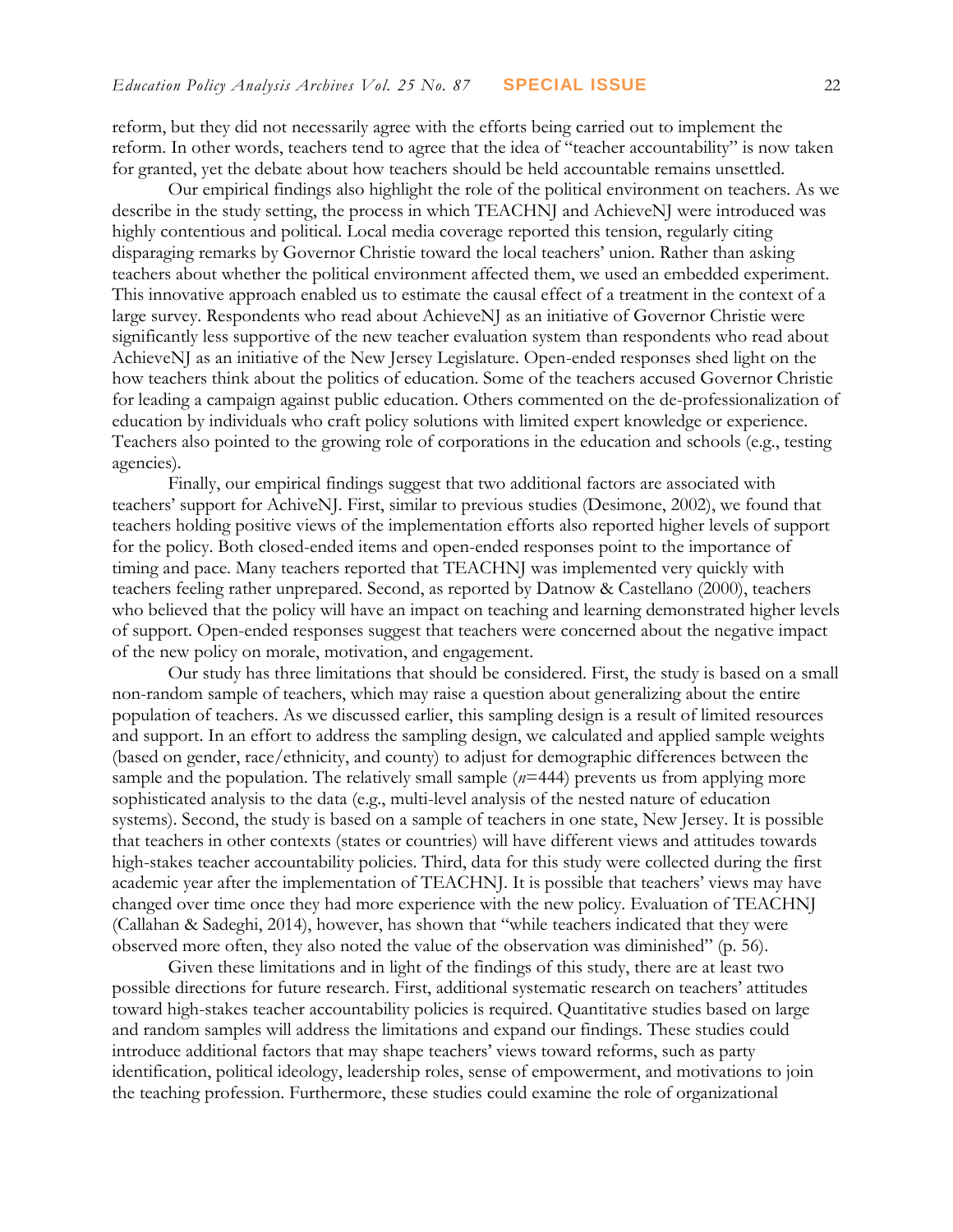affiliation (e.g., unions) and social networks (e.g., personal and professional networks). Qualitative studies based on in-depth interviews and observations will help scholars and stakeholders to better understand *how* teachers interpret and "make sense" of high-stakes teacher accountability policies. Additionally, these studies will provide further insights about *why* teachers support or oppose these policies.

Second, additional research would explore teachers' views of other applications of NPM models, such as school choice, privatization, corporatization, technology, alternative requirements and training programs (e.g., Teacher For America), and standardized testing (e.g., reliance on ILSA and national assessments to inform policy and practice). Comparing teachers' views across these different policies and practices will provide a more refined understanding of their engagement with these policies. Do teachers differentiate between these policies? If so, what factors shape support for one policy versus another policy?

In conclusion, teachers are important actors in the education system. This study demonstrated that teachers endorse the principles of new teacher evaluation policy, but they oppose the actual policy and its implementation platform for a variety of reasons. Teachers in this study view high-stakes teacher accountability policies (and perhaps broader contemporary education reform movements) as undermining teachers by challenging the building blocks of their professional status (e.g., expert knowledge, specialized training, and autonomy). In an era of multiple education reform movements, scholars can enrich the policy process by engaging teachers' voices. Careful analysis of teachers' views not only could shed light on policy implementation, but it could also yield innovative ideas for policies aimed at improving education quality.

#### **References**

- Addi-Raccah, A. (2012). Supporting or Opposing Privatization in Education: Teachers' Attitudes and Positions of Power in Israeli Schools. *Leadership and Policy in Schools*, *11*(4), 391-417. https://doi.org/10.1080/15700763.2012.654887
- Akiba, M. (Ed.). (2013). *Teacher reforms around the world: Implementations and outcomes* (Vol. 19). Emerald Group Publishing. https://doi.org/10.1108/S1479-3679(2013)19
- American Educational Research Association. (2015). AERA statement on use of value-added models (VAM) for the evaluation of educators and educator preparation programs. *Educational Researcher*, *44*(8), 448-452. https://doi.org/10.3102/0013189X15618385
- Baker, B. D., Oluwole, J., & Green, P. C. (2013). The legal consequences of mandating high stakes decisions based on low quality information: Teacher evaluation in the race-to-the-top era. *Education Evaluation and Policy Analysis Archives, 21*(5), 1-71. https://doi.org/10.14507/epaa.v21n5.2013
- Ballou, D., & Podgursky, M. (1993). Teachers' attitudes toward merit pay: Examining conventional wisdom. *Industrial & Labor Relations Review*, *47*(1), 50-61. https://doi.org/10.1177/001979399304700104
- Blackburn, B. (April 6, 2011). New Jersey Governor Chris Christie Calls His State's Teachers Union 'Political Thugs'. Retrieved from: http://abcnews.go.com/Politics/jersey-governor-chrischristie-calls-teachers-union-political/story?id=13310446
- Bogart, C. D. (2013). Teacher evaluation and classroom practice: Teacher perceptions in northeast Tennessee (Doctoral dissertation).
- Braun, H. I. (2005). Using Student Progress to Evaluate Teachers: A Primer on Value-Added Models. Policy Information Perspective. Princeton, NJ: Educational Testing Service.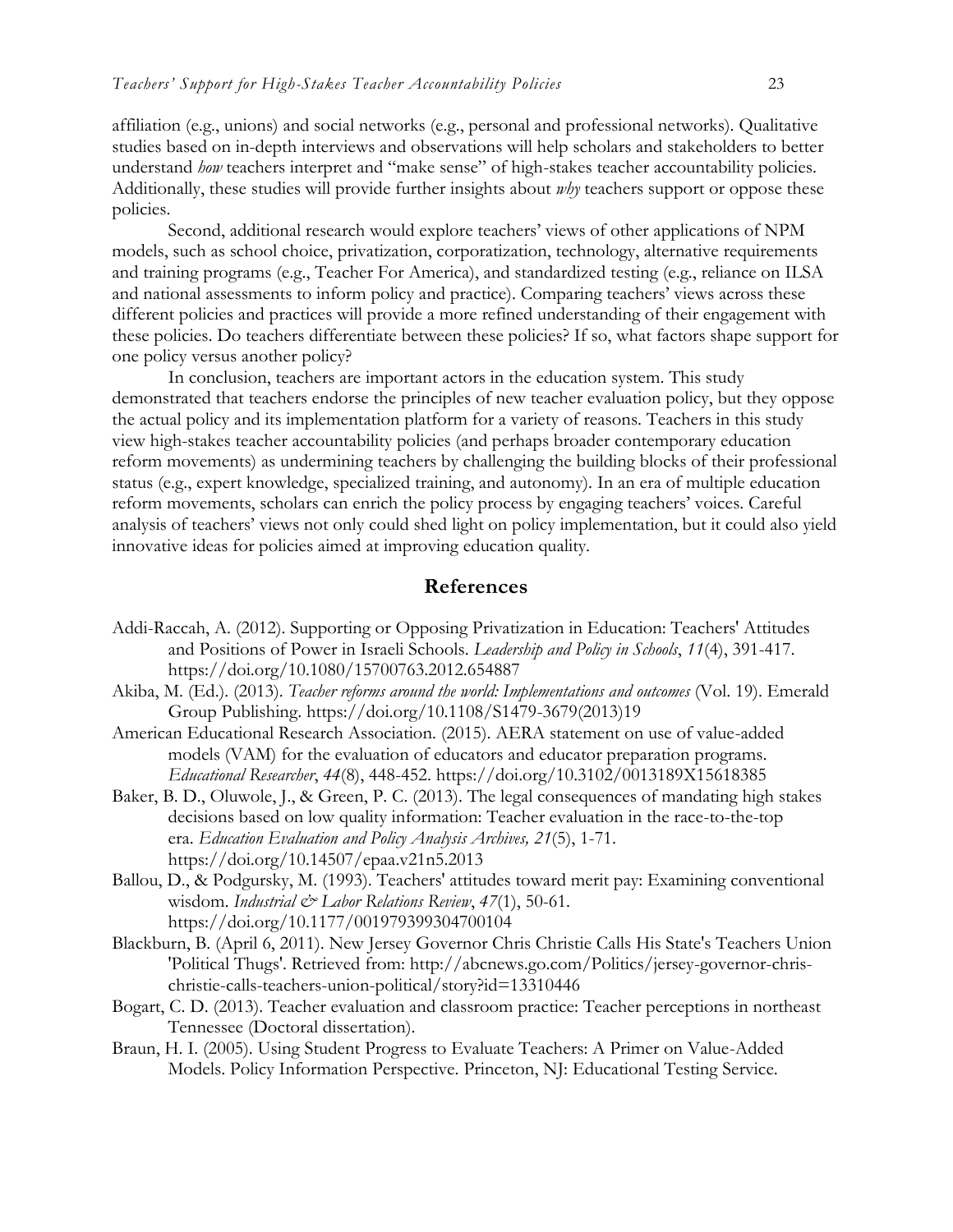- Bridich, S. (2015). The invisible schism: Teachers' and administrators' differing perceptions of education reforms*. Education Policy Analysis Archives, 24*(87). http://dx.doi.org/10.14507/epaa.24.2192
- Callahan, K, & Sadeghi, L. (2014). TEACHNJ: An evaluation of two years of implementation. *US-China Education Review A*, 4(10), 728–736.
- Collins, C. (2014). Houston, we have a problem: Teachers find no value in the SAS education valueadded assessment system (EVAAS®). *Education Policy Analysis Archives*, *22*. https://doi.org/10.14507/epaa.v22.1594
- Creswell, J. W. (2007). *Qualitative inquiry and research design: Choosing among five approaches.* Thousand Oaks, CA: Sage.
- Datnow, A., & Castellano, M. (2000). Teachers' responses to Success for All: How beliefs, experiences, and adaptations shape implementation. *American Educational Research Journal*, 37(3), 775-799. https://doi.org/10.3102/00028312037003775
- Deci, E. L. (2009). Large-scale school reform as viewed from the self-determination theory perspective. *Theory and Research in Education*, *7*(2), 244-252. https://doi.org/10.1177/1477878509104329
- Desimone, L. (2002). How can comprehensive school reform models be successfully implemented? *Review of Educational Research*, *72*(3), 433-479. https://doi.org/10.3102/00346543072003433
- Druckman, J. N. (2001). The Implications of Framing Effects for Citizen Competence. *Political Behavior 23*, 225-56. https://doi.org/10.1023/A:1015006907312
- Druckman, J. N. (2004). Political Preference Formation: Competition, Deliberation, and the (Ir)relevance of Framing Effects. *American Political Science Review, 98,* 671-86. https://doi.org/10.1017/S0003055404041413
- Education Next. (2016). Results from the 2016 Education Next Poll. Retrieved from website: http://educationnext.org/files/2016ednextpoll.pdf
- Elmore, R. F., Abelmann, C. H., & Fuhrman, S. H. (1996). The new accountability in state education reform: From process to performance. *Holding schools accountable: Performance-based reform in education*, 65-98.
- Figazzolo, L. (2009). Impact of PISA 2006 on the education policy debate. Education International.
- Fleisher, L. (2010, September 28). Gov. Christie pushes for teacher merit pay based on students' performance. Retrieved from:

http://www.nj.com/news/index.ssf/2010/09/gov\_christie\_advocates\_merit\_p.html

- Fullan, M. (1993). *Change forces: Probing the depths of educational reform* (Vol. 10). Psychology Press.
- Fullan, M. (2001). *The new meaning of educational change*. New York, NY: Teachers College Press.
- Gewirtz, S., & Ball, S. (2000). From'Welfarism'to'New Managerialism': shifting discourses of school headship in the education marketplace. *Discourse*, *21*(3), 253-268.

Goldhaber, D., DeArmond, M., & DeBurgomaster, S. (2011). Teacher attitudes about compensation reform: Implications for reform implementation. *Industrial & Labor Relations Review*, 64(3), 441-463. https://doi.org/10.1177/001979391106400302

- Healey, F. H., & DeStefano, J. (1997). *Education reform support: A framework for scaling up school reform.* Policy Paper Series. Research Triangle Park, NC: Research Triangle Institute.
- Hess, F. M., Maranto, R., & Milliman, S. (2000). Resistance in the trenches: What shapes teachers' attitudes toward school choice? *Educational Policy*, *14*(2), 195-213. https://doi.org/10.1177/0895904800014002001
- Holloway-Libell, J., & Collins, C. (2014). VAM-based teacher evaluation policies: Ideological foundations, policy mechanisms, and implications. *InterActions: UCLA Journal of Education and Information Studies*, *10*(1).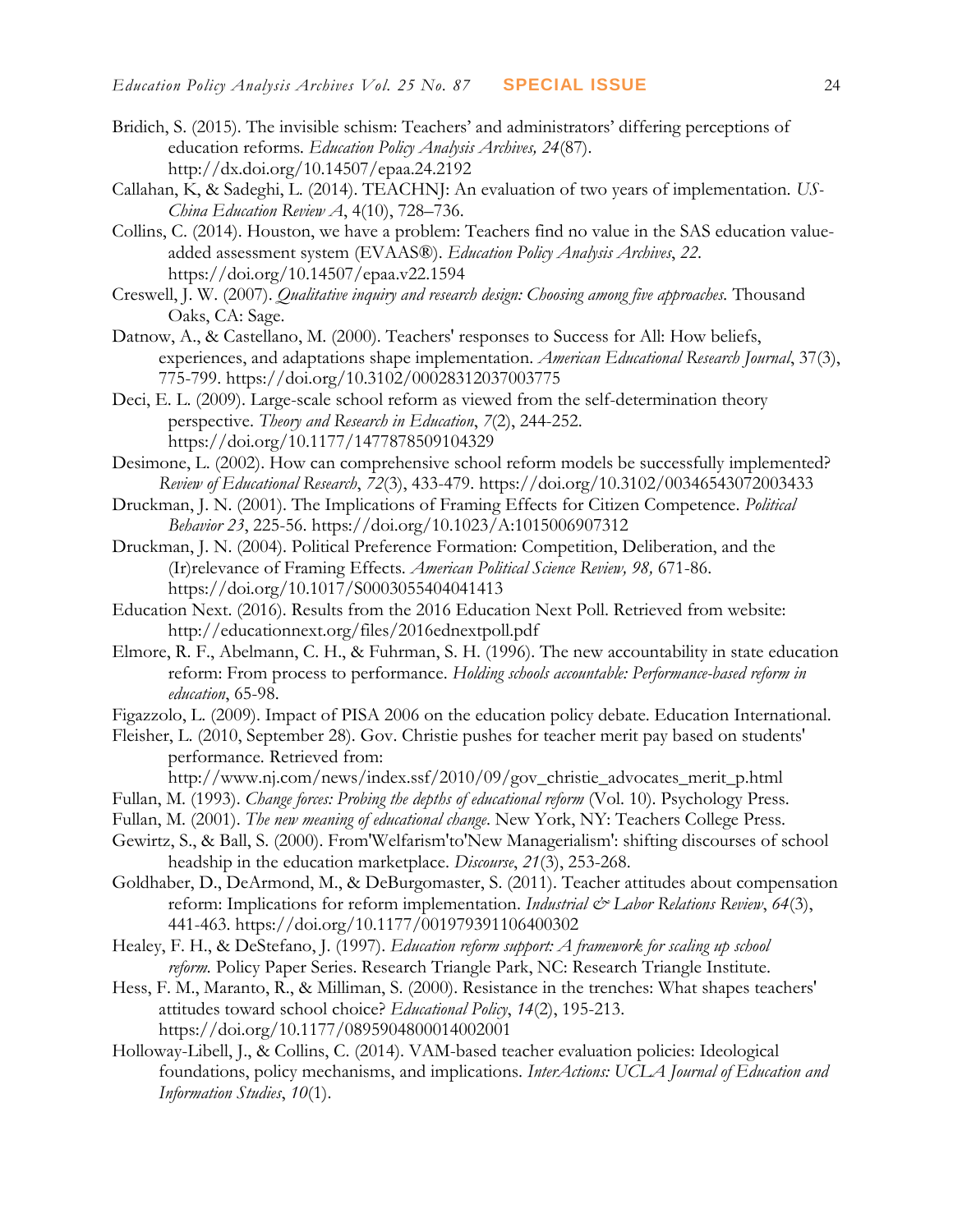- Kim, J., & Youngs, P. (2016). Promoting instructional improvement or resistance? A comparative study of teachers' perceptions of teacher evaluation policy in Korea and the USA. *Compare: A Journal of Comparative and International Education, 46*(5), 723-744. https://doi.org/10.1080/03057925.2015.1057478
- Koopmans, R. (1999, March). Political. Opportunity. Structure. Some splitting to balance the lumping. *Sociological Forum, 14*(1), 93-105. https://doi.org/10.1023/A:1021644929537
- Levy, J. S. 2002. Daniel Kahneman: Judgment, Decision, and Rationality. *PS: Political Science and Politics*, *35*, 271-3. https://doi.org/10.1023/A:1021644929537
- Levy, J. S. 2003. Applications of Prospect Theory to Political Science. *Synthese, 1*35, 215-41. https://doi.org/10.1023/A:1023413007698
- Lipsky, M. (2010). *Street-level bureaucracy: Dilemmas of the individual in public services.* New York: Russell Sage Foundation.
- Mascarenhas, R. (2010, November 18). Report finds N.J. 12th graders are above-average in math, average in reading. Retrieved from:
	- http://www.nj.com/news/index.ssf/2010/11/report\_finds\_nj\_12th\_graders\_a.html
- Mitra, D., Mann, B., & Hlavacik, M. (2016). Opting out: Parents creating contested spaces to challenge standardized tests. *Education Policy Analysis Archives, 24*(31), 1-20. https://doi.org/10.14507/epaa.24.2142
- Mortimore, P., & Mortimore, J. (1998). The political and the professional in education: An unnecessary conflict? *Journal of Education for Teaching: International Research and Pedagogy*, 2*4*(3), 205-219. https://doi.org/10.1080/02607479819737
- Murphy, J. P., Strothers, A. S., & Lugg, C. A. (2017). Jersey-Style Neo-Liberalism: Governor Christopher Christie, Crony Capitalism and the Politics of K-12 Education. *Peabody Journal of Education,* 92(1), 115-126.
- National Center for Educational Statistics. (2011). State Profiles. Washington, DC. Retrieved December 20, 2016, from: <https://nces.ed.gov/nationsreportcard/states/>
- National Education Association. (2011). Rankings of the States 2010 and Estimates of School Statistics 2011. Report. Retrieved from:

[http://www.nea.org/assets/docs/HE/NEA\\_Rankings\\_and\\_Estimates010711.pdf](http://www.nea.org/assets/docs/HE/NEA_Rankings_and_Estimates010711.pdf)

- New Jersey Department of Education, (2010). *New Jersey's application for the Race To The Top program.* NJDOE. Trenton, NJ.
- New Jersey Department of Education. (2013a). *A guide to the TEACHNJ Act*. Retrieved from website: http://www.state.nj.us/education/AchieveNJ/TEACHNJ.Guide.pdf
- New Jersey Department of Education. (2013b). *AchieveNJ: Educator evaluation and support in New Jersey*. Retrieved from website: http://www.state.nj.us/education/AchieveNJ/intro/guide.pdf
- New Jersey Education Association. (2013, July 11). *NJEA repeats its call for gradual rollout of New Jersey*. Retrieved from website: http://www.state.nj.us/education/AchieveNJ/intro/guide.pdf
- Northern, A. M., Scull, J., & Zeehandelaar, D. (2012). How strong are US teacher unions? A stateby-state comparison. Washington D.C.: Thomas B. Fordham Institute.
- O'Brien, T. L., & Pizmony-Levy, O. (2016). Going Public, Gaining Credibility Student Perceptions of Publicly Engaged Scholars. *Sociological Perspectives*, 59(2), 246-269. https://doi.org/10.1177/0731121415586634
- O'Neill, E. (2011, September 4). NJEA claims New Jersey public school students have best Advanced Placement scores in nation. Retrieved from: [http://www.politifact.com/new](http://www.politifact.com/new-jersey/statements/2011/sep/04/new-jersey-education-association/njea-claims-new-jersey-public-school-students-have/)[jersey/statements/2011/sep/04/new-jersey-education-association/njea-claims-new-jersey](http://www.politifact.com/new-jersey/statements/2011/sep/04/new-jersey-education-association/njea-claims-new-jersey-public-school-students-have/)[public-school-students-have/](http://www.politifact.com/new-jersey/statements/2011/sep/04/new-jersey-education-association/njea-claims-new-jersey-public-school-students-have/)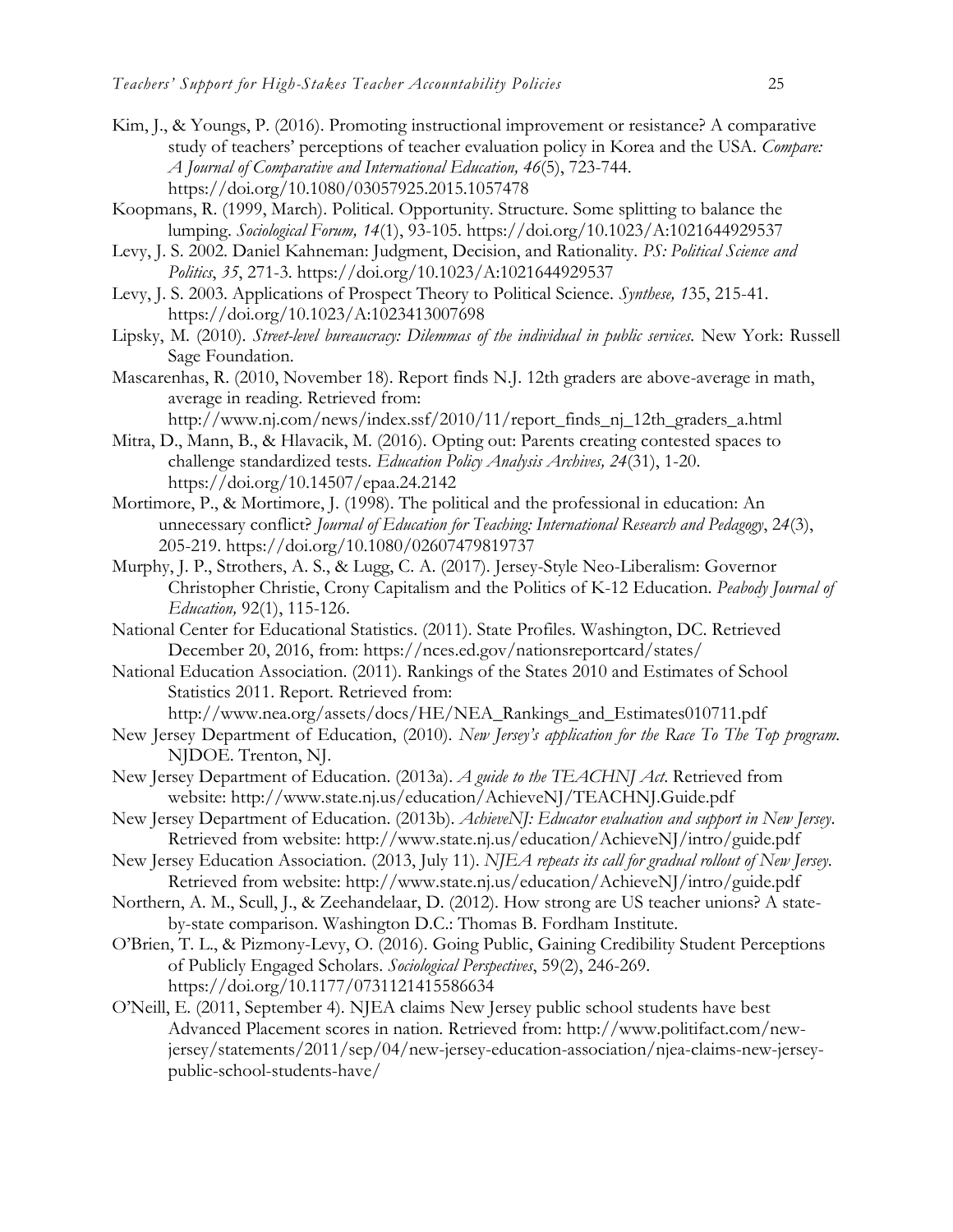- Peterson, P. E., Henderson, M. B., West, M. R., & Barrows, S. (2016). Education Next Program on Education Policy and Governance. Retrieved from: <http://educationnext.org/files/2016ednextpoll.pdf>
- Pizmony-Levy, O. (under review). Compare Globally, Interpret Locally: International Assessments and News Media in Israel.
- Pizmony-Levy, O., & Cosman, B. (2017). How Americans view the Opt Out movement. [Research Report]. New York: Teachers College, Columbia University.. https://doi.org/10.7916/D8C53Z6K
- Pizmony-Levy, O., & Ponce, A. (2012). Framing strategies and public support for the legalization of marriage between two people of the same sex. *Sociological Perspectives*, *56*(2), 169-190. https://doi.org/10.1525/sop.2013.56.2.169
- Pizmony-Levy, O., & Saraisky, N. G. (2016). Who Opts Out and Why? Results from a national survey on opting out of standardized tests. [Research Report]. New York: Teachers College, Columbia University.

<https://doi.org/10.7916/D8K074GW>

- Richardson, J., & Bushaw, W. (2015). The 47th Annual PDK/Gallup Poll of the Public's Attitudes Toward the Public Schools. Bloomington, IN: Phi Delta Kappa International.
- Rizzo, S. (2012, June 25). Sweeping N.J. teacher's tenure bill passes Legislature, heads to Gov. Christie's desk. Retrieved from:
	- http://www.nj.com/news/index.ssf/2012/06/sweeping\_nj\_teachers\_tenure\_bi.html
- Rundquist, J. (2009, October 7). Issues facing N.J. public schools, students tackled by gubernatorial candidates. Retrieved from:
- http://www.nj.com/news/index.ssf/2009/10/issues\_facing\_nj\_public\_school.html Sarason, S. B. (1990). *The Predictable Failure of Educational Reform: Can We Change Course before It's Too*

*Late?* San Francisco: Jossey Bass.

- Sarason, S. B. (1996). *Revisiting the culture of school*. New York: Teachers College Press.
- Spillane, J. P. (2004). *Standards deviation: How schools misunderstand education policy*. Cambridge, Mass: Harvard University Press.
- Spillane, J. P., Reiser, B. J., & Reimer, T. (2002). Policy implementation and cognition: Reframing and refocusing implementation research. *Review of Educational Research*, *72*(3), 387-431. https://doi.org/10.3102/00346543072003387
- Springer, J. (November 11, 2009). Christie tells NJEA "they need to get realistic". Retrieved from: http://www.bluejersey.com/tag/1220/page/16/
- Steele, J. L., Hamilton, L. S., & Stecher, B. M. (2010). *Incorporating Student Performance Measures into Teacher Evaluation Systems*. Technical Report. RAND Corporation.
- The Editorial Projects in Education Research Center. (2010). *Quality Counts 2010*. Retrieved from <https://www.edweek.org/media/ew/qc/2010/QualityCounts2010>
- Tucker, P. D., & Stronge, J. H. (2005). Linking teacher evaluation and student learning. ASCD.
- U.S. Census Bureau. (2010). State & county quick facts. Retrieved December 10, 2016, from: [http://quickfacts.census.gov.](http://quickfacts.census.gov/)
- Weisberg, D., Sexton, S., Mulhern, J., Keeling, D., Schunck, J., Palcisco, A., & Morgan, K. (2009). The widget effect: Our national failure to acknowledge and act on differences in teacher effectiveness. Brooklyn, NY: The New Teacher Project.
- Woody, E. L., Russell, J., Park, S., Kafka, J., & Buttles, M. (2004). *Voices from the Field: Educators Respond to Accountability*. Berkeley, CA: Policy Analysis for California Education.
- Woolsey, A. (2014). *Teacher Perceptions of Implementation Effectiveness of TEACH N.J.* Unpublished master's thesis, Teachers College Columbia University, New York, New York.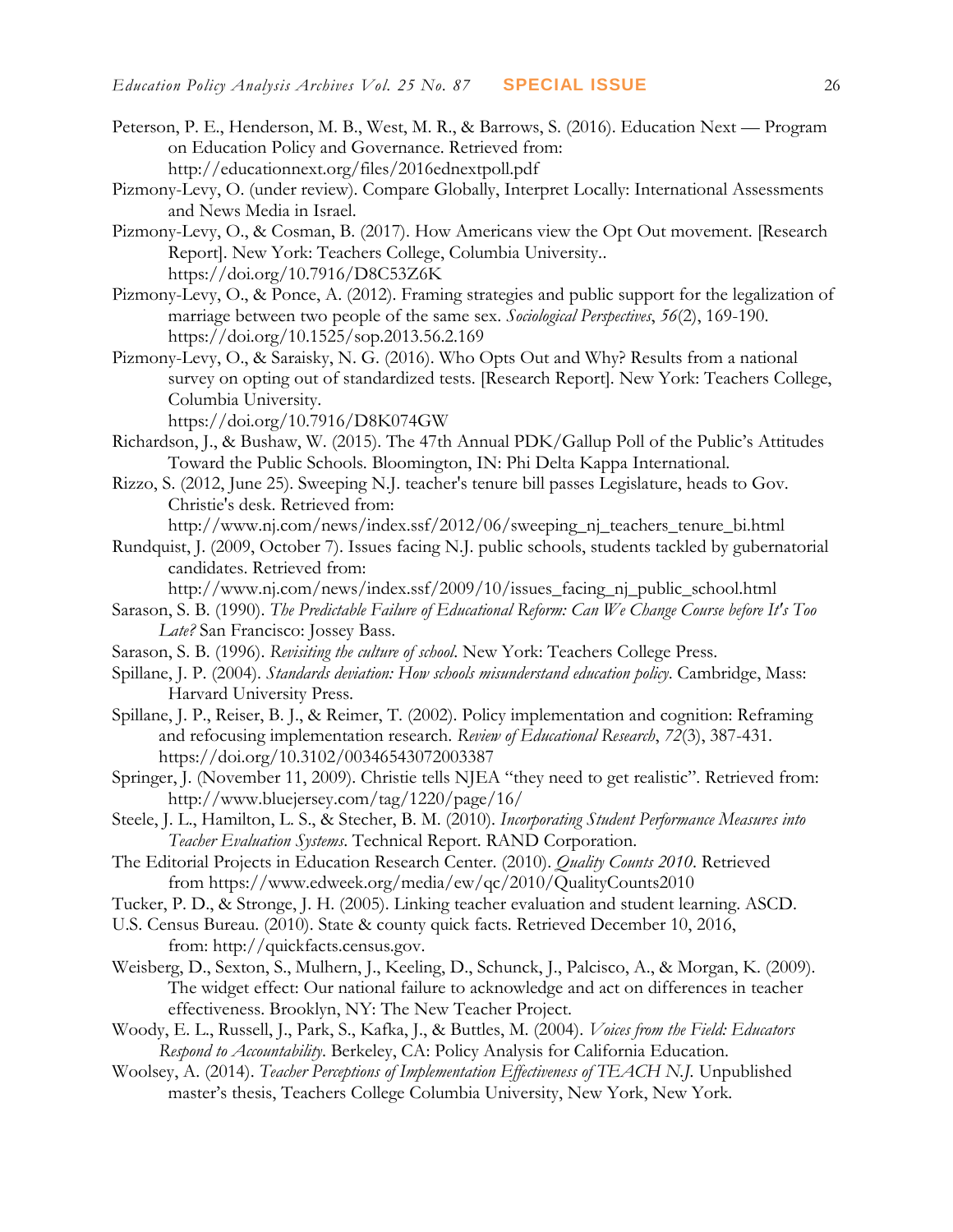### **About the Authors**

#### **Oren Pizmony-Levy**

Teachers College, Columbia University  $pizmony-levy@$ tc.columbia.edu

Oren Pizmony-Levy is an Assistant Professor in the Department of International and Transcultural Studies. He holds a PhD in sociology and comparative and international education from Indiana University-Bloomington. His research and teaching focus on the intersection between education and social movements. One line of research examines the accountability movement and its role in the emergence of international assessments of student achievement (e.g., TIMSS, PIRLS, and PISA). Another line of research examines the Opt Out movement in the United States.

#### **Ashley Woolsey**

Teachers College, Columbia University [Ashley.woolsey@gmail.com](mailto:Ashley.woolsey@gmail.com)

Ashley Woolsey completed her Masters in International and Comparative Education at Teachers College, Columbia University (MA' 14). Her research interests include policy planning and implementation. This article is based on data she collected for her thesis titled "Teacher Perceptions of Implementation Effectiveness of TEACH N.J." She currently works as a middle school social studies and special education teacher at Memorial Middle School in Fair Lawn, NJ. Ashley participates in various initiatives to improve education policy implementation and effectiveness at the local and state levels.

### **About the Guest Editors**

#### **Jessica Holloway**

Deakin University

[Jessica.holloway@deakin.edu.au](mailto:Jessica.holloway@deakin.edu.au)

Jessica Holloway, Ph.D., is a post-doctoral research fellow at the Centre in Research for Educational Impact (REDI) at Deakin University. She draws on post-structural theory to understand contemporary modes of accountability and its production of new teacher and leader subjectivities. Her current project, entitled *Teacher Leaders and Democracy: An International Study,* looks at modes of distributive leadership in U.S. and Australian schools.

#### **Tore Bernt Sørensen**

University of Bristol

[t.b.sorensen@bristol.ac.uk](mailto:t.b.sorensen@bristol.ac.uk)

Tore Bernt Sørensen completed his doctorate at the Graduate School of Education, University of Bristol, UK, in 2017 with the dissertation "*Work In Progress: The Political Construction Of The OECD Programme Teaching And Learning International Survey"*. Tore's research centres on comparative studies of education governance in a global context. Tore has a background as teacher and teacher trainer in Denmark. Before starting his doctorate, he worked in the Analysis and Studies Unit of the European Commission's Directorate-General for Education and Culture.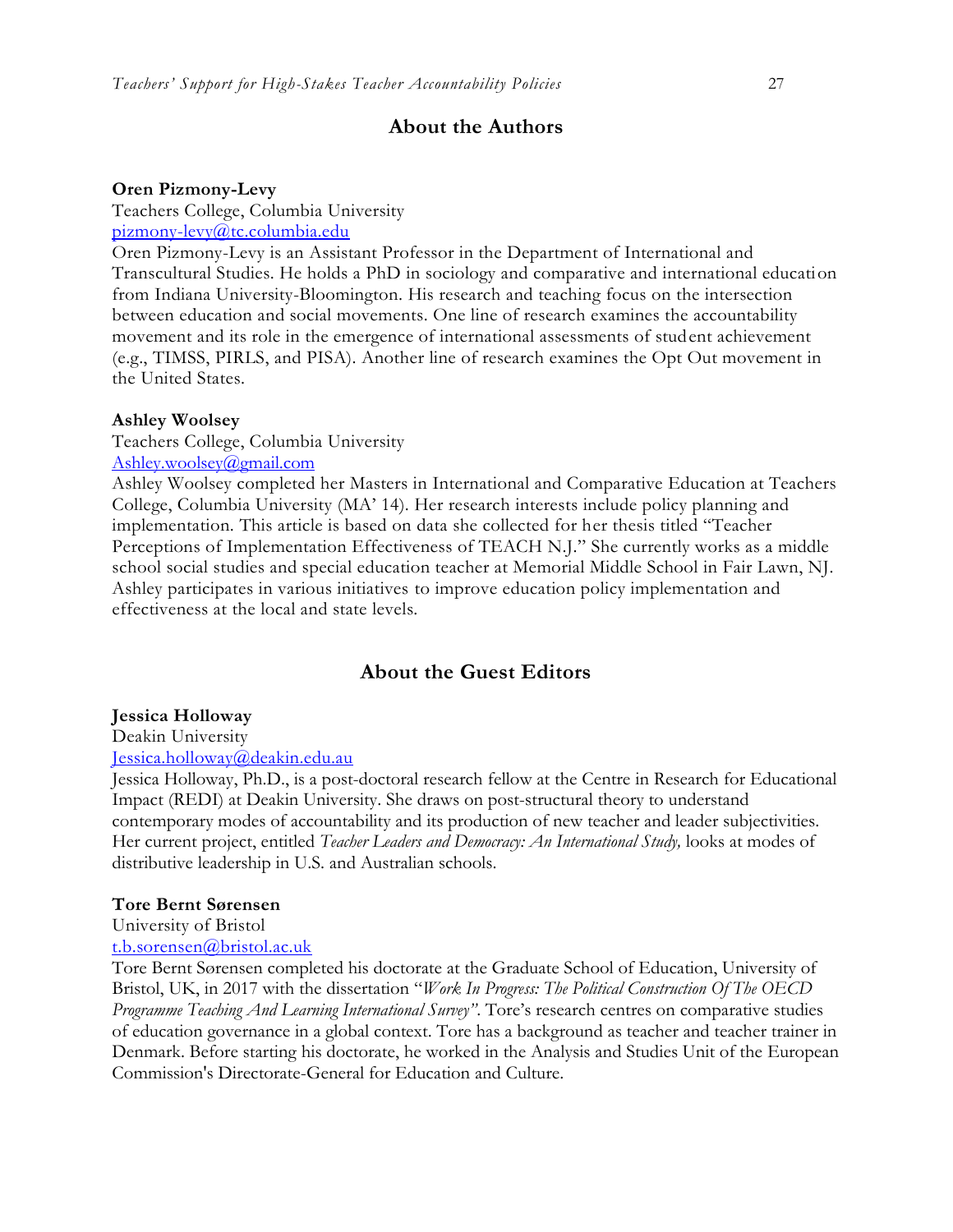#### **Antoni Verger**

Universitat Autònoma de Barcelona [Antoni.verger@uab.cat](mailto:Antoni.verger@uab.cat)

Antoni Verger is associate professor at the Department of Sociology of the UAB. A former postdoctoral fellow at the University of Amsterdam, Antoni's research analyses the relationship between global governance institutions and education policy, with a focus on the study of public-private partnerships and accountability policies in education. Currently, he is coordinating the research project REFORMED - *Reforming Schools Globally: A Multiscalar Analysis of Autonomy and Accountability Policies in the Education Sector* (ERC StG, 2016–2021).

# **SPECIAL ISSUE Global Perspectives on High-Stakes Teacher Accountability Policies**

# education policy analysis archives

Volume 25 Number 87 August 21, 2017 ISSN 1068-2341

# @

SUMERICIBER READERS are free to copy, display, and distribute this article, as long as the work is attributed to the author(s) and **Education Policy Analysis Archives,** it is distributed for noncommercial purposes only, and no alteration or transformation is made in the work. More details of this Creative Commons license are available at

http://creativecommons.org/licenses/by-nc-sa/3.0/. All other uses must be approved by the author(s) or **EPAA**. **EPAA** is published by the Mary Lou Fulton Institute and Graduate School of Education at Arizona State University Articles are indexed in CIRC (Clasificación Integrada de Revistas Científicas, Spain), DIALNET (Spain), [Directory of Open Access Journals,](http://www.doaj.org/) EBSCO Education Research Complete, ERIC, Education Full Text (H.W. Wilson), QUALIS A1 (Brazil), SCImago Journal Rank; SCOPUS, SOCOLAR (China).

Please send errata notes to Audrey Amrein-Beardsley at [Audrey.beardsley@asu.edu](mailto:Audrey.beardsley@asu.edu)

**Join EPAA's Facebook community** at<https://www.facebook.com/EPAAAAPE> and **Twitter feed** @epaa\_aape.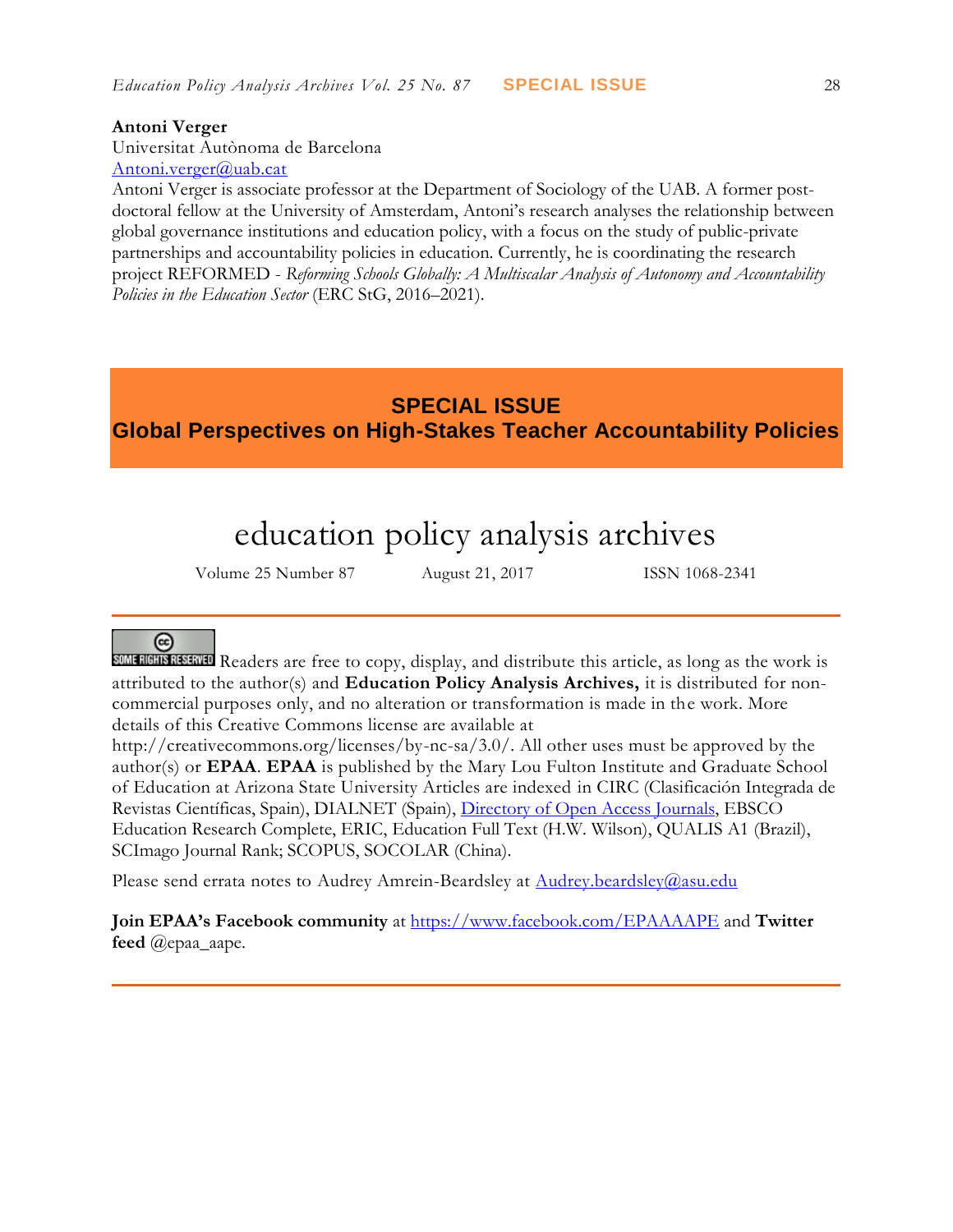## education policy analysis archives editorial board

Lead Editor: **Audrey Amrein-Beardsley** (Arizona State University) Editor Consultor: **Gustavo E. Fischman** (Arizona State University) Associate Editors: **David Carlson, Lauren Harris**, **Margarita Jimenez-Silva, Eugene Judson**, **Mirka Koro-Ljungberg, Scott Marley, Jeanne M. Powers, Iveta Silova, Maria Teresa Tatto** (Arizona State University)

**Cristina Alfaro** San Diego State University

**Gary Anderson** New York University

**Michael W. Apple** University of Wisconsin, Madison **Jeff Bale** OISE, University of Toronto, Canada

**David C. Berliner** Arizona State University

**Casey Cobb** University of **Connecticut** 

**Arnold Danzig** San Jose State University

**Linda Darling-Hammond**  Stanford University

**Elizabeth H. DeBray** University of Georgia

**Chad d'Entremont** Rennie Center for Education Research & Policy

**John Diamond** University of Wisconsin, Madison

**Matthew Di Carlo** Albert Shanker Institute

**Michael J. Dumas** University of California, Berkeley

**Kathy Escamilla** University of Colorado, Boulder

**Melissa Lynn Freeman** Adams State College

**Rachael Gabriel** University of Connecticut

**Amy Garrett Dikkers** University of North Carolina, Wilmington

**Gene V Glass** Arizona State University

**Ronald Glass** University of California, Santa Cruz **Jacob P. K. Gross** University of

Louisville

**Julian Vasquez Heilig** California State University, Sacramento **Aaron Bevanot** SUNY Albany **Kimberly Kappler Hewitt** University of North Carolina Greensboro

**Aimee Howley** Ohio University **Noah Sobe** Loyola University

**Henry Braun** Boston College **Steve Klees** University of Maryland **Nelly P. Stromquist** University of

**Jaekyung Lee S**UNY Buffalo

**Jessica Nina Lester** Indiana University

**Amanda E. Lewis** University of Illinois, Chicago

**Chad R. Lochmiller** Indiana University

**Christopher Lubienski** University of Illinois, Urbana-Champaign

**Sarah Lubienski** University of Illinois, Urbana-Champaign

**William J. Mathis** University of Colorado, Boulder

**Michele S. Moses** University of Colorado, Boulder

**Julianne Moss** Deakin University, Australia

**Sharon Nichols** University of Texas, San Antonio

**Eric Parsons** University of Missouri-Columbia

**Susan L. Robertson** Bristol University, UK

**Gloria M. Rodriguez** University of California, Davis

**R. Anthony Rolle** University of Houston

**A. G. Rud** Washington State University

**Eric M. Haas** WestEd **Patricia Sánchez** University of University of Texas, San Antonio **Janelle Scott** University of California, Berkeley

> **Jack Schneider** College of the Holy Cross

Maryland

**Benjamin Superfine** University of Illinois, Chicago

**Sherman Dorn** Arizona State University

**Adai Tefera** Virginia Commonwealth University

**Tina Trujillo** University of California, Berkeley

**Federico R. Waitoller** University of Illinois, Chicago

**Larisa Warhol** University of Connecticut

**John Weathers** University of Colorado, Colorado Springs

**Kevin Welner** University of Colorado, Boulder

**Terrence G. Wiley** Center for Applied Linguistics

**John Willinsky**  Stanford University

**Jennifer R. Wolgemuth** University of South Florida

**Kyo Yamashiro** Claremont Graduate University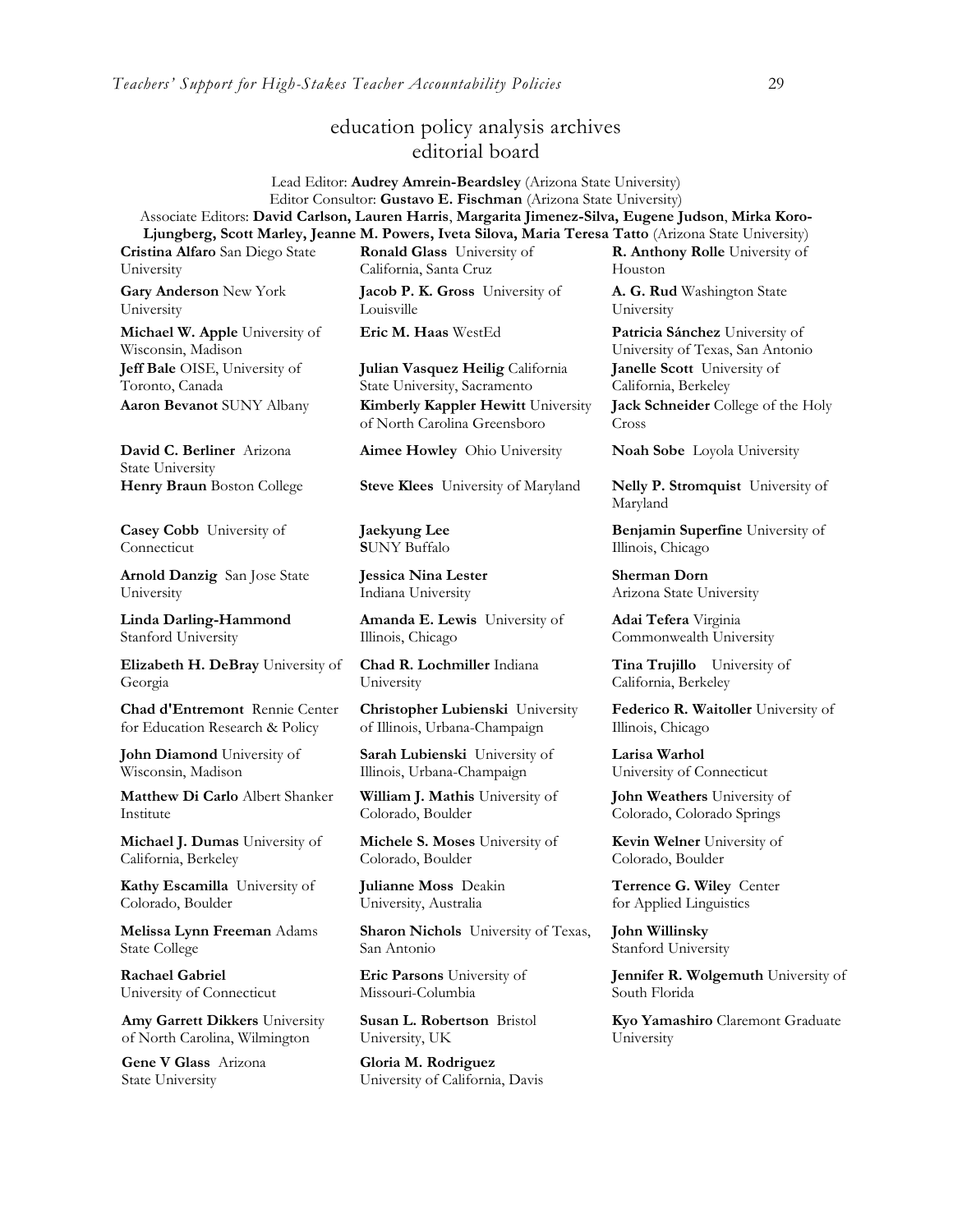# archivos analíticos de políticas educativas consejo editorial

Editor Consultor: **Gustavo E. Fischman** (Arizona State University) Editores Asociados: **Armando Alcántara Santuario** (Universidad Nacional Autónoma de México), **Jason Beech** (Universidad de San Andrés), **Ezequiel Gomez Caride** (Pontificia Universidad Católica Argentina), **Antonio Luzon** (Universidad de Granada), **Angelica Buendia** (Metropolitan Autonomous University), **José Luis Ramírez** (Universidad de Sonora)

| Claudio Almonacid                    | Juan Carlos González Faraco        | Miriam Rodríguez Vargas           |  |  |
|--------------------------------------|------------------------------------|-----------------------------------|--|--|
| Universidad Metropolitana de         | Universidad de Huelva, España      | Universidad Autónoma de           |  |  |
| Ciencias de la Educación, Chile      |                                    | Tamaulipas, México                |  |  |
| Miguel Ángel Arias Ortega            | María Clemente Linuesa             | José Gregorio Rodríguez           |  |  |
| Universidad Autónoma de la Ciudad    | Universidad de Salamanca, España   | Universidad Nacional de Colombia, |  |  |
| de México                            |                                    | Colombia                          |  |  |
| Xavier Besalú Costa                  | Jaume Martínez Bonafé              | Mario Rueda Beltrán Instituto de  |  |  |
| Universitat de Girona, España        | Universitat de València, España    | Investigaciones sobre la          |  |  |
|                                      |                                    | Universidad y la Educación,       |  |  |
|                                      |                                    | UNAM, México                      |  |  |
| Xavier Bonal Sarro Universidad       | Alejandro Márquez Jiménez          | José Luis San Fabián Maroto       |  |  |
| Autónoma de Barcelona, España        | Instituto de Investigaciones sobre | Universidad de Oviedo,            |  |  |
|                                      | la Universidad y la Educación,     | España                            |  |  |
|                                      | UNAM, México                       |                                   |  |  |
| Antonio Bolívar Boitia Universidad   | María Guadalupe Olivier Tellez,    | Jurjo Torres Santomé,             |  |  |
| de Granada, España                   | Universidad Pedagógica Nacional,   | Universidad de la Coruña, España  |  |  |
|                                      | México                             |                                   |  |  |
| José Joaquín Brunner Universidad     | Miguel Pereyra Universidad de      | Yengny Marisol Silva Laya         |  |  |
| Diego Portales, Chile                | Granada, España                    | Universidad Iberoamericana,       |  |  |
|                                      |                                    | México                            |  |  |
| Damián Canales Sánchez Instituto     | Mónica Pini Universidad Nacional   | Ernesto Treviño Ronzón            |  |  |
| Nacional para la Evaluación de la    | de San Martín, Argentina           | Universidad Veracruzana, México   |  |  |
| Educación, México                    |                                    |                                   |  |  |
| Gabriela de la Cruz Flores           | <b>Omar Orlando Pulido Chaves</b>  | Ernesto Treviño Villarreal        |  |  |
| Universidad Nacional Autónoma de     | Instituto para la Investigación    | Universidad Diego Portales        |  |  |
| México                               | Educativa y el Desarrollo          | Santiago, Chile                   |  |  |
|                                      | Pedagógico (IDEP)                  |                                   |  |  |
| <b>Marco Antonio Delgado Fuentes</b> | Paula Razquin Universidad de       | <b>Antoni Verger Planells</b>     |  |  |

San Andrés, Argentina

**[Inés Dussel](javascript:openRTWindow()**, DIE-CINVESTAV,

Universidad Iberoamericana, México

México

Universidad Autónoma de Barcelona, España